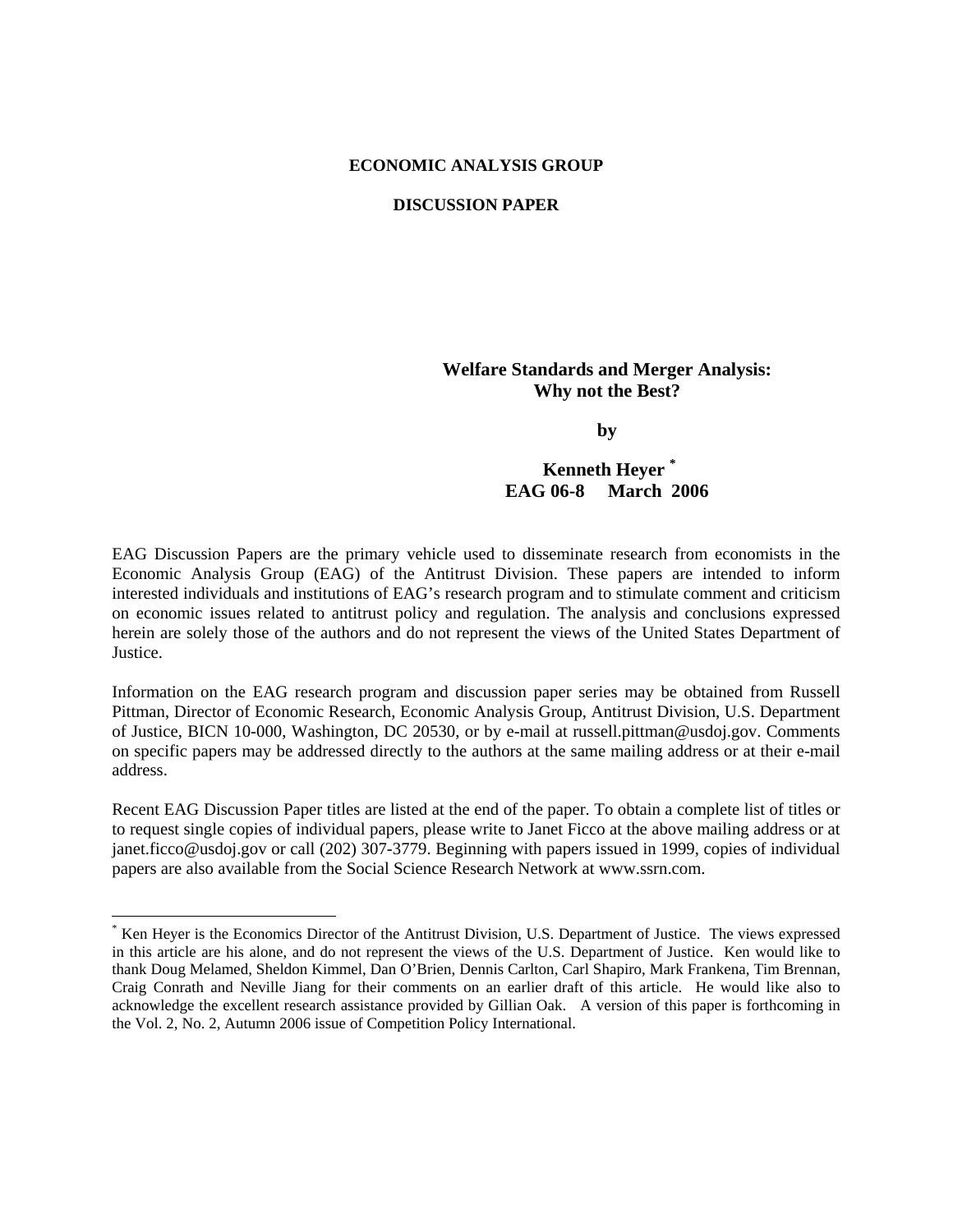#### Abstract

Over the past several decades, there has emerged a rough consensus among professional antitrust practitioners, and within the law and economics community generally, that the "competition" referred to in our antitrust statutes is not to be interpreted simply as pre-merger rivalry among entities. Rather, it is best viewed as a process, the outcome of which is welfare, with welfare-not "rivalry"-being the object of interest. Consistent with this interpretation, scholars, competition authorities, and the courts have come to treat antitrust law as condemning only those mergers whose effect may be substantially to reduce welfare.

 That having been said, there remains a question of which welfare standard to use, and exactly whose welfare to consider. Several candidates suggest themselves. I argue in this paper for using the so-called "Total Welfare" standard, rather than the more commonly employed "Consumer Welfare" standard. In doing so, I respond to three broad objections that have been raised. One is that use of a total welfare standard conflicts with antitrust law, or at least with legal precedent. A second is that employing a total welfare standard would be more costly for antitrust agencies than employing one or another flavor of a consumer welfare standard. A third is that the total welfare standard ignores important distributional considerations-considerations that are better treated under some form of consumer welfare standard. Each of these objections is evaluated, and ultimately found unpersuasive.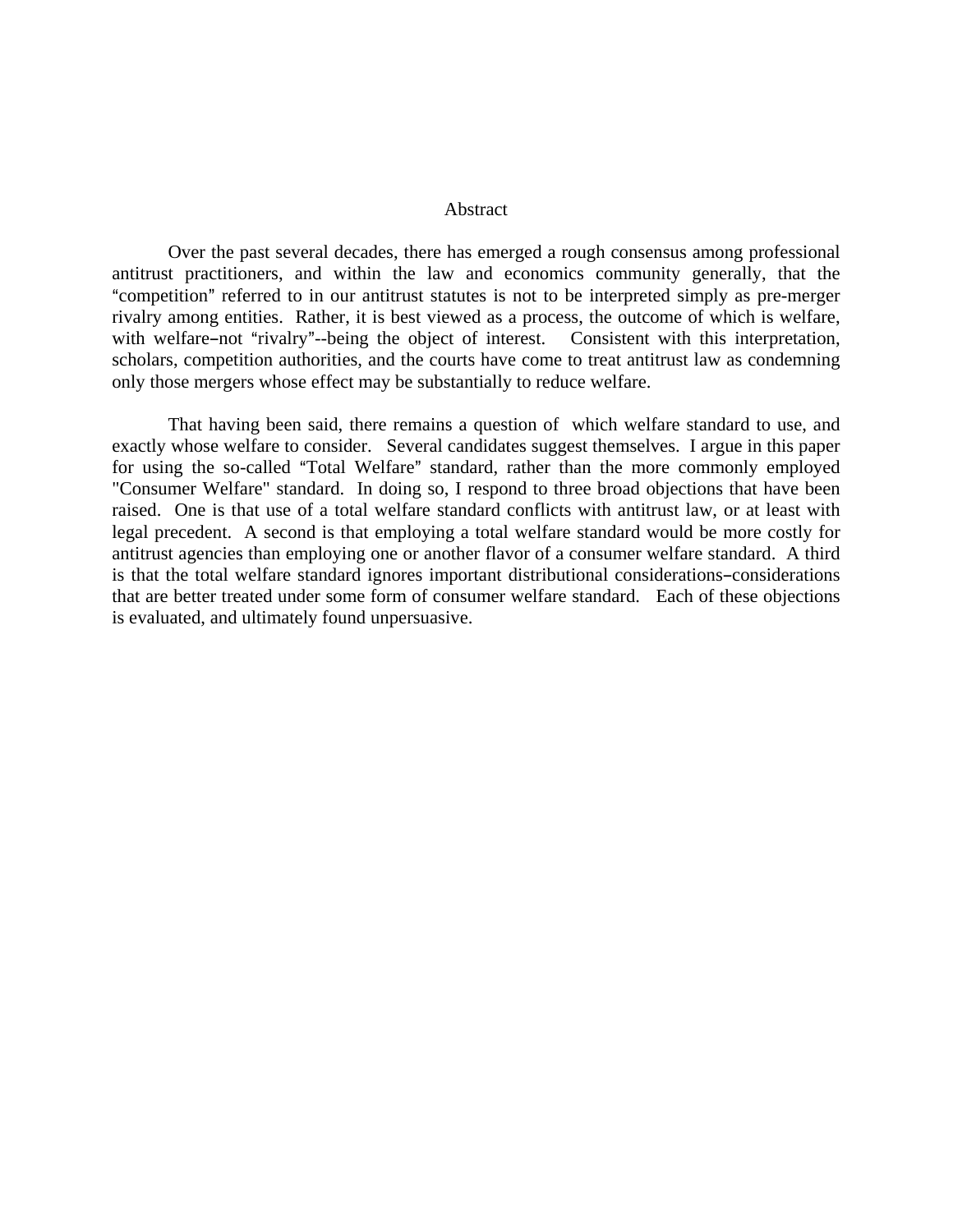Antitrust agencies in the U.S., and increasingly around the world, have adopted what has been termed the consumer welfare standard for analyzing proposed mergers. For example, in a recent article, the then-Deputy Assistant Attorney General, and currently Assistant Attorney General of the United States Antitrust Division, U.S. Department of Justice stated, "Today, most would agree that proper enforcement of the antitrust laws focuses on consumer welfare." He added that "the enforcement authorities in the United States look most frequently at the question of what is best for consumers."<sup>1</sup> And, in a speech given shortly after succeeding Mario Monti as Competition Commissioner for the EU, Ms. Neelie Kroes observed that "Consumer welfare is now well established as the standard the Commission applies when assessing mergers and infringements of the Treaty rules on cartels and monopolies. Our aim is simple: to protect competition in the market as a means of enhancing consumer welfare and ensuring an efficient allocation of resources."<sup>2</sup>

 Under the consumer welfare standard, if a merger appears likely to harm consumers as a result of a reduction in competition--some would add "significantly"-- in any relevant market, the merger is illegal.<sup>3</sup> This article considers the basis for applying a consumer welfare standard, and examines the arguments for instead employing a total welfare standard-i.e., a standard that considers a merger's likely effect on all members of society, not simply the consumers of products produced by the merging firms.<sup>4</sup>

 As an initial matter, it is quite clear that the relevant sections of U.S. antitrust law say nothing about welfare–consumer or otherwise. Rather, they state that mergers are illegal when their effect "may substantially reduce competition in any line of commerce."

<sup>&</sup>lt;sup>1</sup> Thomas O. Barnett, Columbia Business Law Review, 2004 Milton Handler Antitrust Review, Volume 2005, Number 2 pp. 295-298. Barnett states explicitly that "The views and opinions expressed herein are those of the author and do not necessarily represent the official position or policies of the U.S. Department of Justice."

<sup>2</sup> Neelie Kroes, European Competition Commissioner: *Presentation: European Competition Policy – Delivering*  Better Markets and Better Choices. European Consumer and Competition Day, London, Sept. 5, 2005.

<sup>&</sup>lt;sup>3</sup> As discussed below, U.S. competition agencies will at times consider efficiencies "not strictly in the relevant market, but so inextricably linked with it that a partial divestiture or other remedy could not feasibly eliminate the anticompetitive effect in the relevant market without sacrificing the efficiencies in the other market(s)." 4

<sup>&</sup>lt;sup>4</sup> This article does not address the proper welfare standard to apply in the case of civil non-merger investigations, such as those implicated by Section 2 of the Sherman Act or Article 82 of the EC's competition law. While in principle the economic case for a total welfare standard would seem to be equally applicable outside the narrow setting of merger policy, issues such as ease of application, among others, distinguish the two situations. For discussions of the appropriate standard to apply outside the merger setting, see Werden, Gregory, "Identifying Exclusionary Conduct under Section 2: The "No Economic Sense" Test," 73 *Antitrust Law Journal* (Forthcoming 2006) and Salop, Steven C., "Exclusionary Conduct, Effect on Consumers, and the Flawed Profit-Sacrifice Standard." *Antitrust Law Journal*, (Forthcoming 2006). Neither, I would note, proposes that total welfare maximization be the test.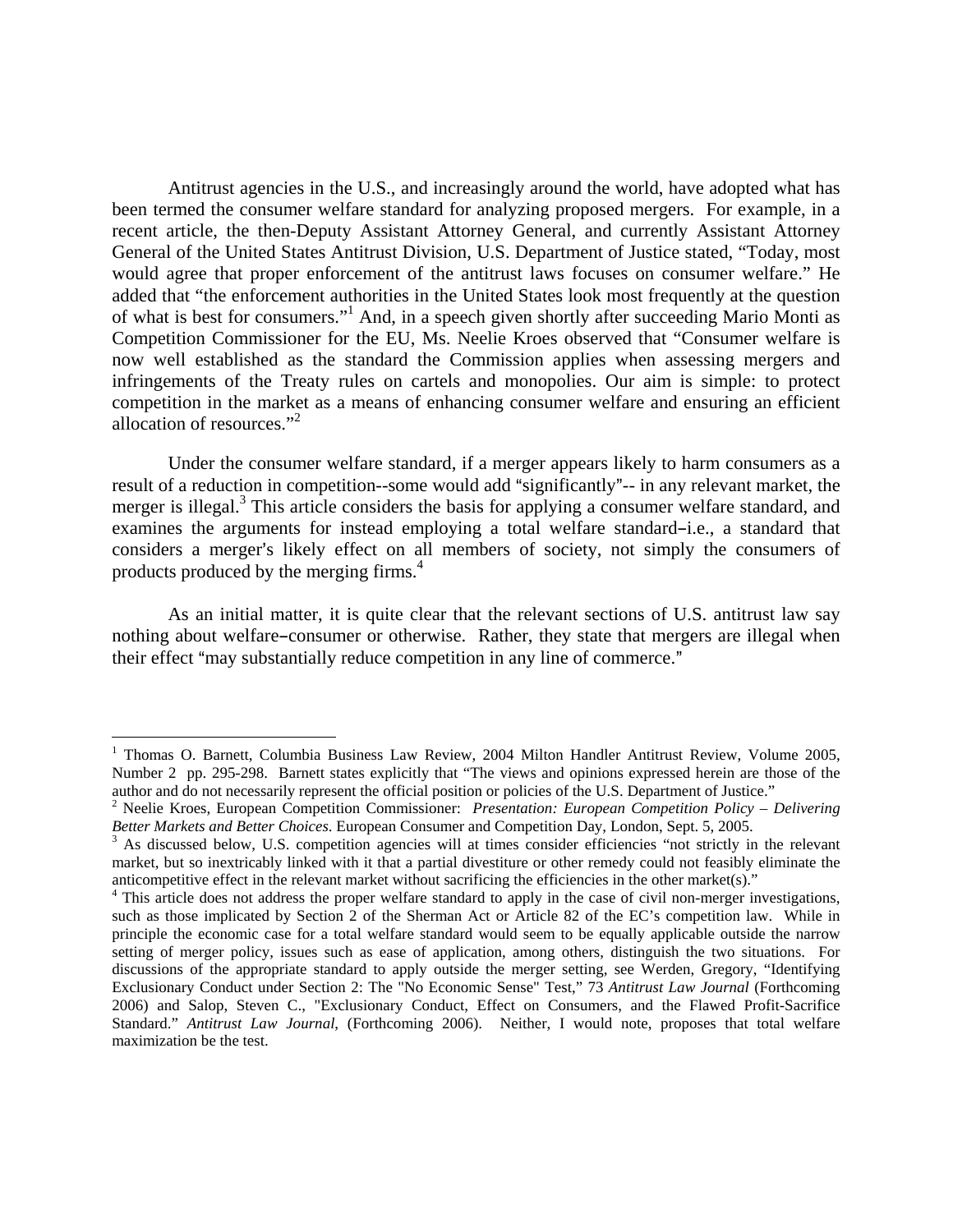Over the past several decades, there has emerged a rough consensus among professional antitrust practitioners, and within the law and economics community generally, that the "competition" referred to in our antitrust statutes is not to be interpreted simply as pre-merger rivalry among entities. Rather, it is best viewed as a process, the outcome of which is welfare, with welfare–not "rivalry"--being the object of interest. Consistent with this interpretation, scholars, competition authorities, and the courts have come to treat antitrust law as condemning only those mergers whose effect may be substantially to reduce welfare.

 That having been said, there remains a question of which welfare standard to use, and exactly whose welfare to consider. Several candidates suggest themselves. One is the welfare of consumers in each of the markets potentially impacted by the merger. Under this standard, a merger is permissible if (and only if) our analysis predicts that consumers in each and every one of the markets at issue are likely to be at least as well off after the merger as they were before it. One might call this an "Actual Pareto" consumer welfare standard, though for reasons explained below, applying this standard does not necessarily ensure that each and every consumer will be made better off.

 A second approach would be to permit mergers whose net effect on consumers across all the (possibly multiple) markets served by the merging parties is positive. Using this standard, a merger would be permitted even if consumers are harmed in market A, so long as the benefits received by consumers in other markets served by the merging firms—consumers in markets B, C ... Z, are in aggregate greater. One might refer to this as a "Potential Pareto" consumer welfare standard.

 A third approach, one that has not, to my knowledge, been adopted clearly and explicitly by any major competition authority, is to permit mergers whose predicted effect on the total welfare of members of society as a whole is positive.<sup>5</sup> Application of this standard requires that weight be given not only to the welfare of those who consume the merging firm's products, but also to those doing the producing.<sup>6</sup>

<sup>&</sup>lt;sup>5</sup> The welfare standard employed in Canada lies somewhere between a consumer and a total welfare approach. Section 96 (1) of the 1986 Competition Act of Canada explicitly provides for an "efficiencies defense" for mergers that might result in higher prices for consumers. For an excellent discussion of the Superior Propane case, other recent Canadian court decisions, and an economic analysis of Canada's efficiency defense, see Thomas W. Ross & Ralph A. Winter, "The Efficiency Defense in Merger Law: Economic Foundations and Recent Canadian Developments," 72 *Antitrust Law Journal*, 471-505 (2005). See also the discussion contained in *Report of the Advisory Panel on Efficiencies*, August, 2005, submission to Scott Sheridan, Commissioner of Competition specifically those relating to the controversial merger between Superior Propane Inc. and ICG Propane Inc., have ruled, however, that where a merger appears likely to raise prices to consumers, an efficiencies defense must employ a so-called "balancing weights" approach—i.e., an approach in which harm to low-income consumers is afforded disproportionately greater weight.

<sup>&</sup>lt;sup>6</sup> Although those most directly affected by a merger, and those for whom the merger's likely effects may be easiest to identify and calculate, are the merging firms and their customers, total welfare technically includes also the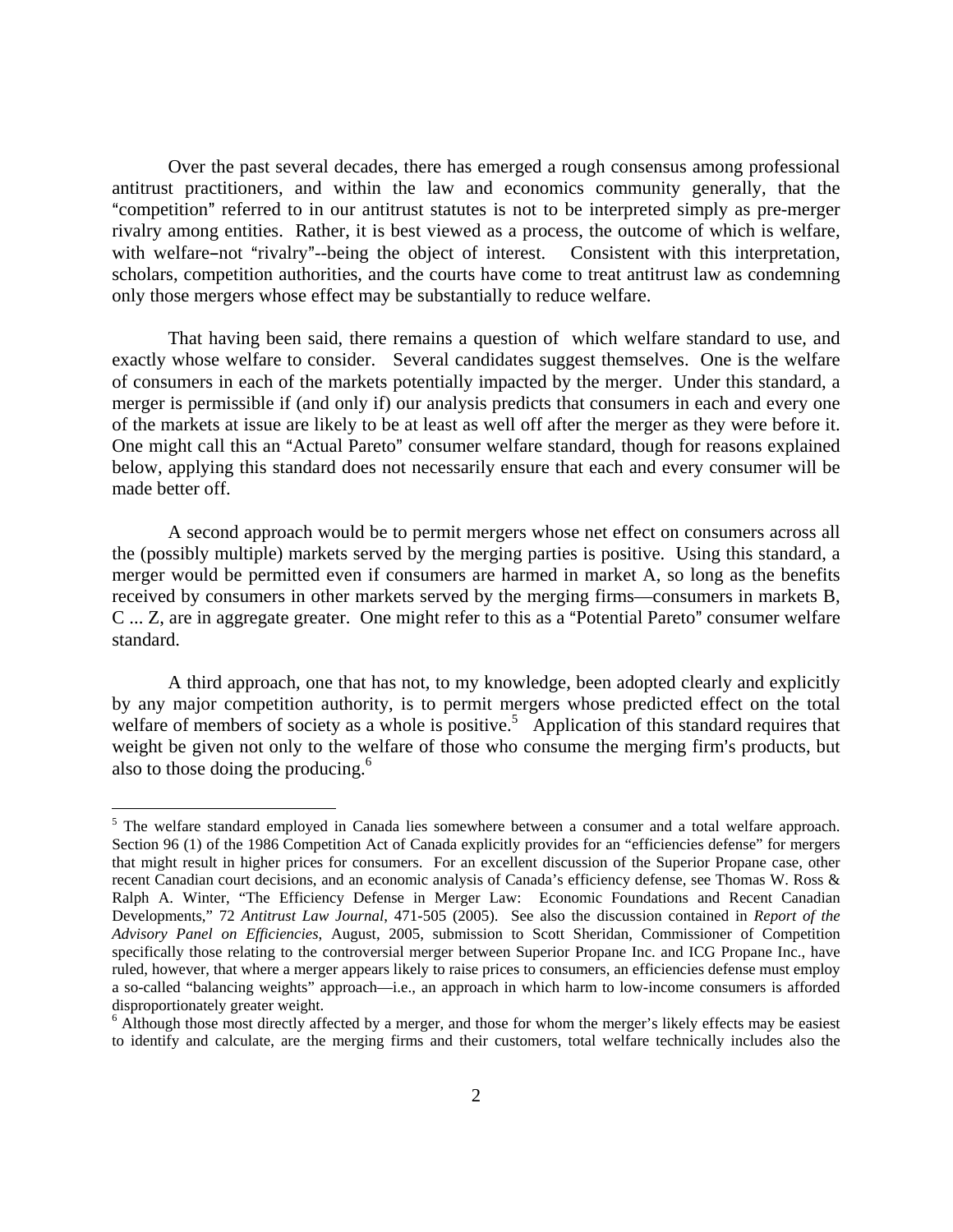In one very real sense, an economy's producers are consumers as well, albeit consumers of many items other than the ones they happen to produce. There is, of course, a difference between the act of consuming and the act of producing, and most individuals in our highly specialized economy do not restrict themselves to consuming only what they themselves produce; they enhance one another's welfare through trade. This distinction, however, hardly suggest a meaningful basis for weighting the welfare of individuals occupying these two roles unequally–much less, weighting the welfare of a market's producers at zero when determining whether a merger is, on balance, beneficial to society. In any event, it seems reasonable to place the burden of proof on those who would defend the use of a narrower, so-called "consumer welfare" standard, rather than a total welfare standard that accounts for the well being of *all* of an economy's members. As discussed below, it is far from clear that this burden has been carried.

This paper makes a case for employing the so-called "Total Welfare" standard. In the course of doing so, it responds to a number of possible defenses for antitrust's current exclusive focus on the welfare of consumers in the relevant markets impacted directly by proposed mergers.

 The issue is not a new one. In 1968, Oliver Williamson famously described, using what he termed "The Naive Tradeoff Model," the tradeoff that arises when a merger simultaneously produces cost savings--from realization of efficiencies--and higher prices-from greater market power.<sup>7</sup>

welfare of any and all who may be affected by the merger. This includes, in principle, the welfare of those who compete against the merging firms and, to the extent higher profits are shared with them, the workers at firms whose profits are affected. I do not, in this article, consider the effect of mergers on consumers, producers, or workers in countries outside of the competition authority's jurisdiction.

 $\frac{7}{1}$ Merging firms may be made better off in yet another way that can leave consumers worse off. Consider a situation where two duopolists had been colluding—tacitly, perhaps. If a merger makes it easier for them to price discriminate, this may leave consumers worse off (though it may also leave them better off). It will, in any event, likely result in greater total output and higher total welfare.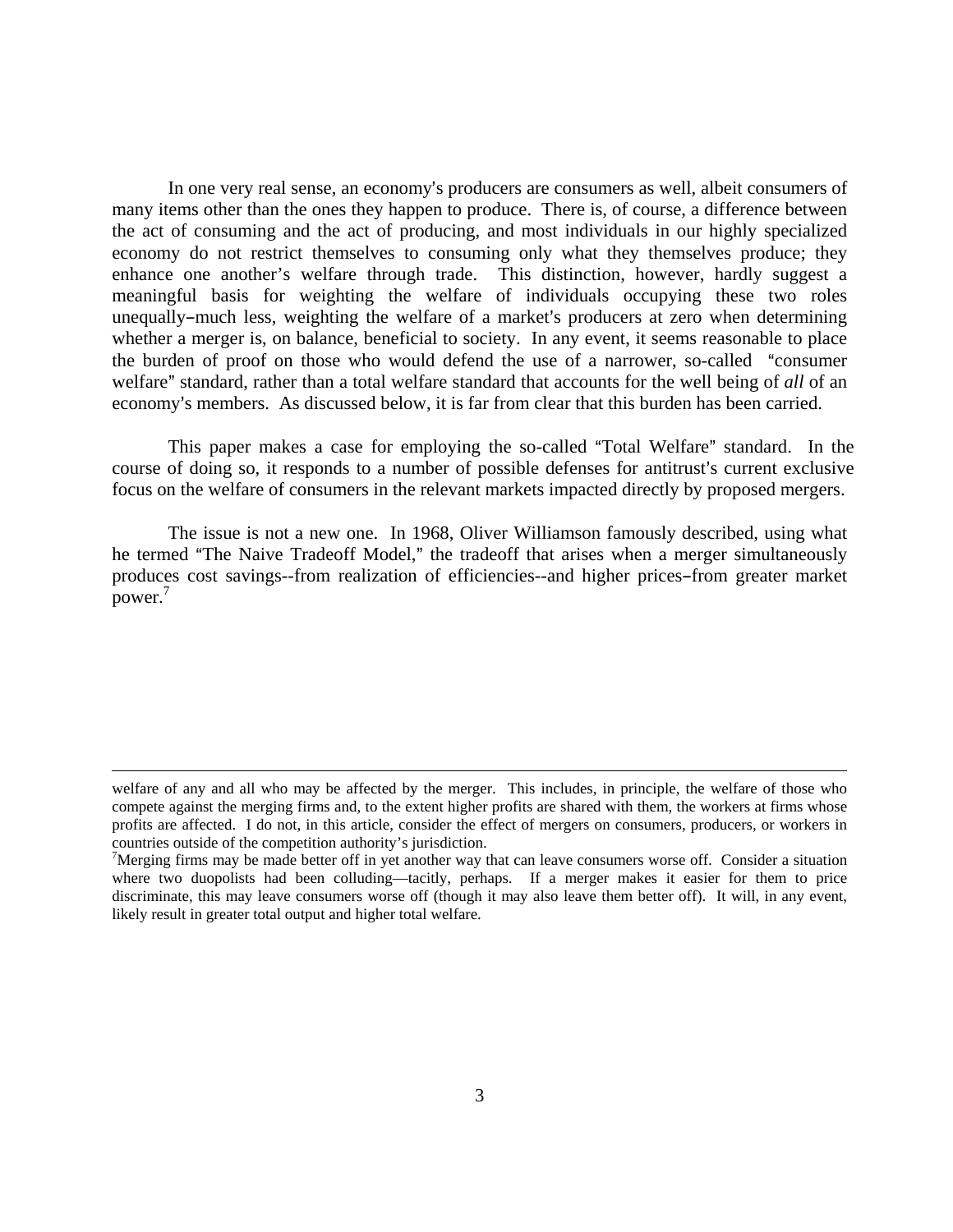

Williamson went on to present what he termed "illustrative" results, showing that it may take very small percentage cost savings to completely offset the negative welfare effects of even a significant increase in market power. Indeed, much of the subsequent commentary on Williamson's influential article dealt more with the implicit assumptions that generated this contentious result, than with the proposal that merger policy employ a total, rather than a consumer, welfare standard.<sup>8</sup>

<sup>&</sup>lt;sup>8</sup> See Oliver E. Williamson. "Economies as an Antitrust Defense: The Welfare Tradeoffs." 58 American Economic *Review*. 1, 18-36 (1968). In responding to critics and qualifying his admittedly naive model, Williamson recognized that accurately measuring a merger's net effect on total welfare properly incorporates any losses in producer surplus-which occur when, as is commonly the case, the merging firms were setting price above marginal cost even before exercising greater market power post-merger. Williamson concluded that adjusting for this did not materially affect his conclusions. For criticisms of Williamson's original article, *see* Michael E. DePrano and Jeffrey B. Nugent. "Economies as an Antitrust Defense: Comment." 59 *The American Economic Review*. 5, 947-953 (1969). Alan A. Fisher and Robert H. Lande, "Efficiency Considerations in Merger Enforcement." 71 *California Law Review*. 6, 1580- 1696 (1983). For responses by Williamson to his critics, see Williamson, Economies as an Antitrust Defense: Reply." 59 The American Economic Review. 5, 954-959 (1969) and "Economies as an Antitrust Defense Revisited," 125 *University of Pennsylvania Law Review*. 4, 669-736 (1977). For a more recent treatment of similar issues, *see* L.H. Roller, J. Stennek and F. Verboven. "Efficiency Gains from Mergers" *Working Paper No. 543*. Industrial Institute for Economic and Social Research. 2000, Roller, Stennek, and Verboven.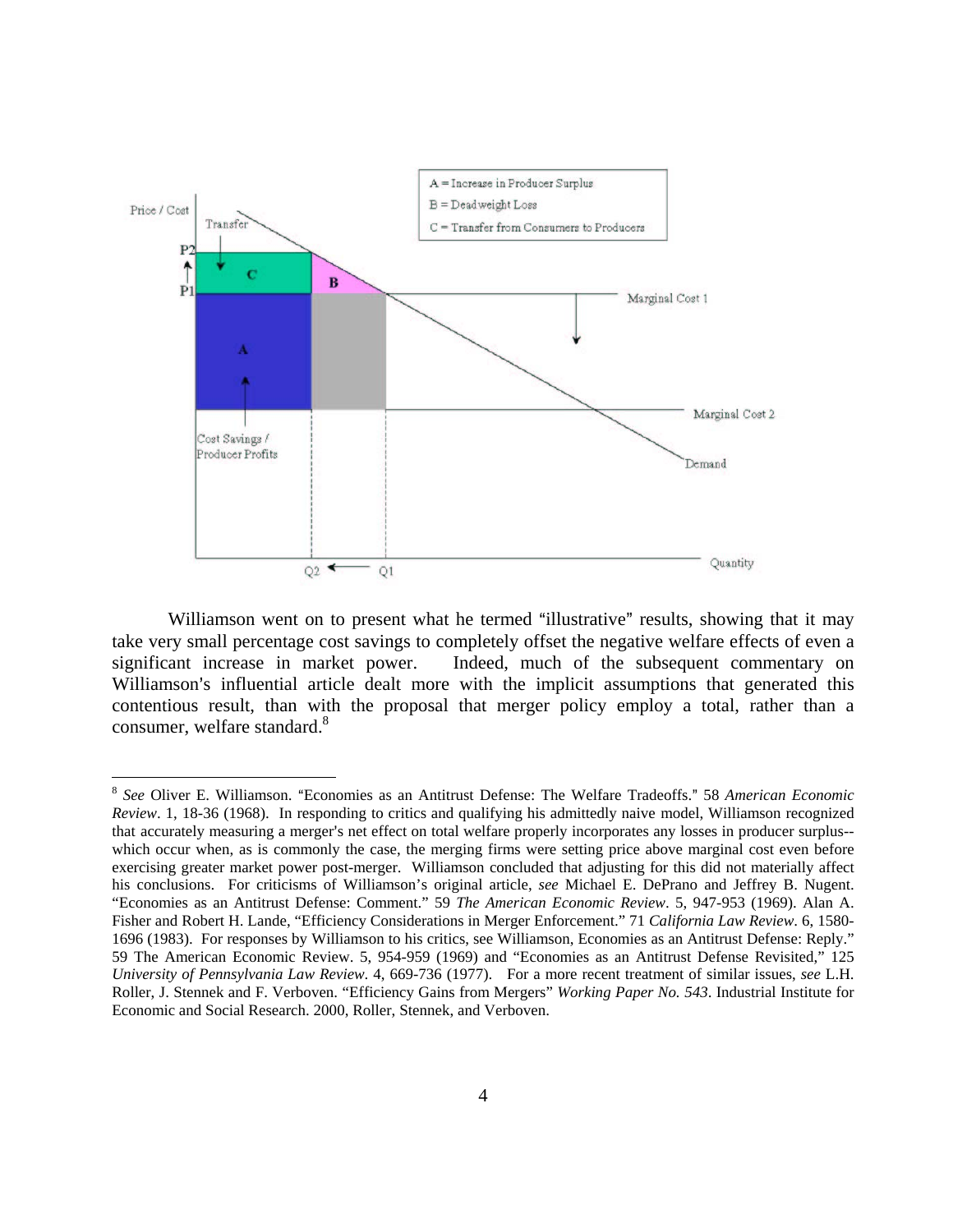# *Welfare and Efficiency*

 The concepts of economic welfare and economic efficiency are closely related to one another. Economists say that an economy is operating at maximum efficiency when society is squeezing the greatest value—the highest level of welfare--out of its scarce resources. The independent actions of profit and utility-maximizing economic agents work towards producing this desirable outcome in ways that are familiar to students of elementary microeconomics. Competition among firms to obtain the patronage of consumers spurs them to produce those goods and services that are most highly valued by consumers, to do so at the lowest possible cost (for example, by finding ways of producing the same quantity of output with fewer inputs), and to drive prices down towards the marginal cost of production (thereby resulting in output up to the point at which additional value to consumers no longer exceeds the additional cost to society). In this way, competition works--"as if by an invisible hand" as Adam Smith famously observed--to squeeze the greatest possible value out of society's scarce resources.

 One of the ways in which production costs are minimized is by efficiently combining the inputs that produce the goods and services we ultimately consume. The entities that typically accumulate and process inputs into final products are called firms, though at times inputs may be combined by independent agents through arms-length contracts with one another. Firms will at times seek to grow through merger, though an alternative may be to grow "internally," or perhaps to expand via arms-length contracts with other, still independent, firms.

# *Mergers and Efficiency*

 $\overline{a}$ 

 Getting a product to market involves a number of discrete, yet critical, steps. These steps may include some or all of the following: basic research, applied research, product design, product manufacture, marketing, distribution, service. Not uncommonly, firms that produce final products in close competition with one another have different strengths and weaknesses in these various steps. Auto Firm A, for example, may be better than auto Firm B when it comes to coming up with innovative ideas and quality control, while auto Firm B may be better than auto Firm A when it comes to marketing and post-sale servicing. Combining the best of both can produce synergies, which in principle permit lower-cost production of an even better product.<sup>9</sup>

It is useful to discuss briefly why contracts that maintain the independence-especially the pricing independence-of two competitors with relatively different strengths will not always be a feasible or equally efficient method of obtaining the economic benefits expected from merger.

<sup>&</sup>lt;sup>9</sup> Many of these essentially "complementary" efficiencies may be available only by merging the operations of competitors.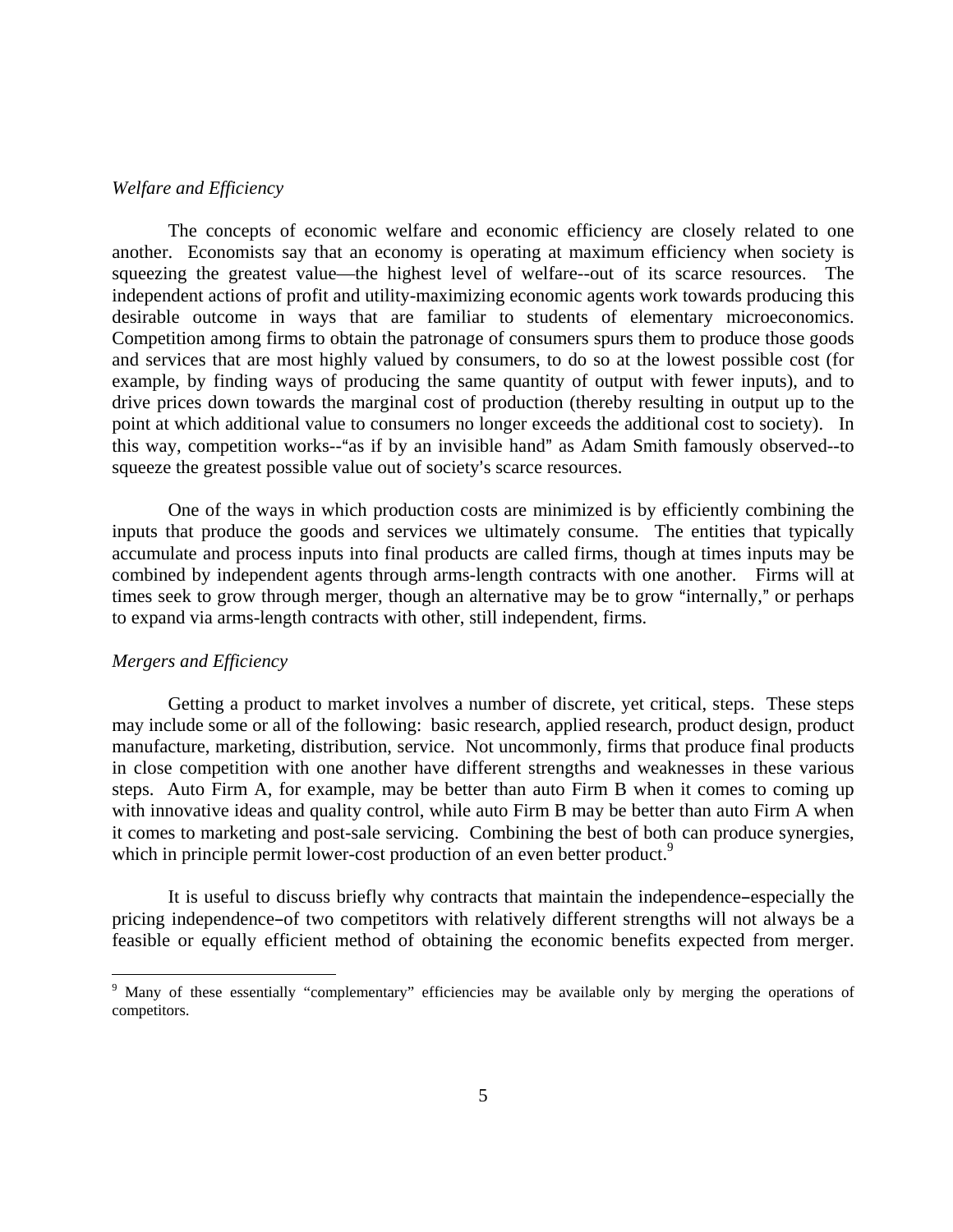Industrial organization economists have, at least since publication of Ronald Coase's landmark article on the theory of the firm, been intrigued with the question of when and why the costs of organizing transactions within firms will tend to be lower than the costs of organizing transactions across entities via contract.<sup>10</sup> Several decades after the appearance of Coase's article, work by others, particularly Oliver Williamson, put more theoretical flesh on the bare bones that Coase had first exposed.<sup>11</sup> Over time, a number of industry studies provided a degree of empirical support for today's commonly accepted notion that transactions organized within a firm can in many cases economize greatly on the transactions costs associated with writing, monitoring and enforcing contracts.<sup>12</sup> While important theoretical questions about the efficiency of operations even within a firm continue to be studied, there is little disagreement that it will frequently be less costly to conduct transactions within a firm than to do so across firms. And unless it is equally costly for a firm to grow internally rather than through acquisition, this implies that cost savings may be merger-specific. In other words, merger will at times be the most efficient means through which firms satisfy the demands of consumers.

A merger can be thought of as a special sort of contract, an "all-encompassing" one, if you will, whereby the decisions of two formerly independent firms will be subject to the authority of a single entity. Or, put differently, where two formerly independent firms "contract" to become a single firm. Firms may merge to obtain greater market power. They may also merge to achieve efficiencies-i.e. to reduce  $\csc^{13}$  The efficiencies potentially realizable through merger are numerous, as are the means through which these benefits can be achieved.<sup>14</sup>

 Broadly speaking, efficiencies will tend often to take either of two forms: ones that lower marginal production costs, and ones that generate savings in fixed costs. Efficiencies can lower

<sup>&</sup>lt;sup>10</sup> See Coase, R.H. "The Nature of the Firm." 4 *Economica*, New Series. 16, 386-405 (1937).<br><sup>11</sup> See Oliver E. Williamson. *Markets and Hierarchies: Analysis and Antitrust Implications*. New York: The Free Press, 1975.

<sup>&</sup>lt;sup>12</sup> See Benjamin Klein, Robert G. Crawford, and Armen Alchian. "Vertical Integration, Appropriable Rents, and the Competitive Contracting Process." 21 *Journal of Law and Economics*. 2, 297-326 (1978). See also Russell Pittman. "Specific Investments, Contracts, and Opportunism: The Evolution of Railroad Sidetrack Agreements," 34 *Journal of Law and Economics.* University of Chicago Press. 2, 565-589 (1992) and Paul L. Joskow "Contract Duration and Relationship-Specific Investments: Empirical Evidence from Coal Markets." 77 *The American Economic Review*. 1, 168-185 (1987).

 $13$  I am referring here to a lowering of the cost function, not to a reduction of costs that occurs purely as a consequence of reducing quality or output.

<sup>&</sup>lt;sup>14</sup> This raises a question of how to treat reductions in marginal cost that arise because of procurement cost savings. The answer is that procurement cost savings that arise because of resource cost savings—e.g., fewer resources required when there are longer production runs—are welfare-enhancing. Indeed, they are efficiencies that likely result in greater output as well. Procurement cost savings that arise from merger-generated monoposony power, however, are less likely to generate increases in welfare. Unless the exercise in monopsony power is offsetting pre-existing market power on the selling side, these benefits to the merged firm will likely result in lower output, and will in any event result in inefficient production of pre-merger levels of output.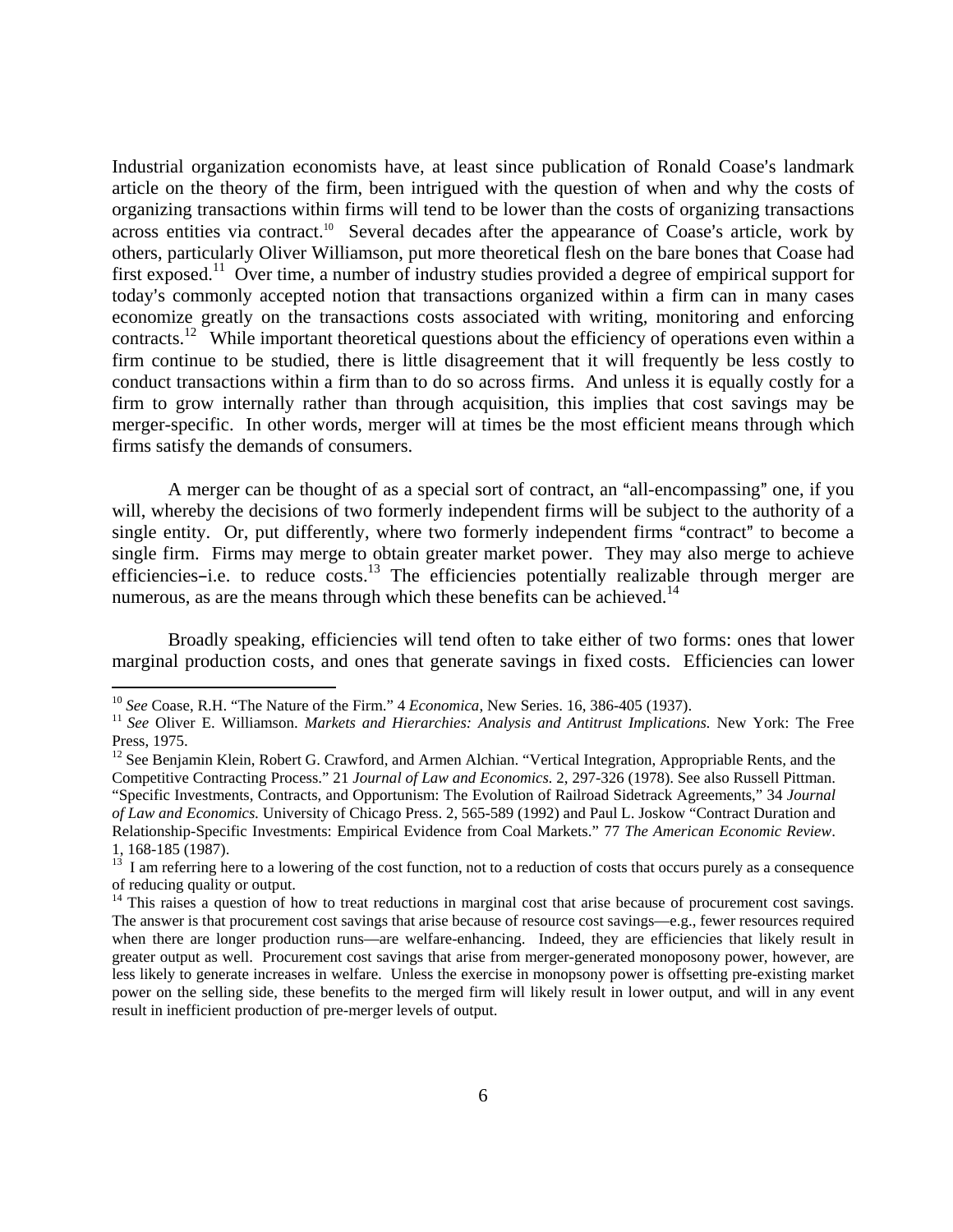the cost of producing existing products. They can also promote the development of entirely new or better products. One way in which this latter type of benefit—so-called "Dynamic" efficiencies- can in theory be enhanced is for merging firms to eliminate redundant R&D activities and instead allocate the firms' limited assets towards multiple, alternative, projects. Dynamic efficiencies may themselves be realized in a variety of ways, and one may ask whether efficiencies that make innovative activity more likely to occur, or likely to occur at lower cost, are more properly viewed as fixed cost savings or marginal cost savings. The important point is that whatever label one applies, and regardless of how the benefits from dynamic efficiencies are split between lowering prices and developing entirely new products or processes, dynamic efficiency generates an increase in total welfare.<sup>15</sup>

 Distinctions between fixed and marginal cost tend to be particularly important when competition authorities employ a consumer, rather than a total, welfare standard. The reason is as follows: unlike changes in marginal cost, changes in fixed cost generally do not alter the firm's profit-maximizing price, or the level of output at which the firm maximizes its profits, unless they affect the firm's very viability.<sup>16</sup> As a result, pure fixed cost changes, no matter how large, may have no effect at all on the welfare of consumers in the relevant market.<sup>17</sup> In terms of their effect on a firm's profit-maximizing price, higher fixed costs can be compared with someone breaking into the company's headquarters and stealing a large sum of money from the firm's safe. Conversely, lower fixed costs are akin to some anonymous benefactor depositing a large sum of money into the firm's bank account. In the first case the firm is worse off, and in the second it is better off, yet in

1

<sup>&</sup>lt;sup>15</sup> Another oft-cited category of possible efficiencies from merger is realization of scale economies. For reasons given in Farrell and Shapiro, however, achieving through merger pure scale economies will often not be merger-specific. Or if it is, the fact that the merging firms hadn't been achieving these efficiencies without merging may suggest strongly that the market is not performing competitively. Joseph Farrell and Carl Shapiro. "Scale Economies and Synergies in Horizontal Merger Analysis." 68 *Antitrust Law Journal*. 685-710 (2001). Roller et al (op.cit.) categorize potential efficiencies from merger as either rationalization, economies of scale, technological progress, purchasing economies, and reduction of slack (managerial and X-efficiency). See also William J. Kolasky and Andrew R. Dick. "The Merger Guidelines and the Integration of Efficiencies into Antitrust Review of Horizontal Mergers," 71 *Antitrust Law Journal*. 207-252 (2003).<br><sup>16</sup> Although it sometimes surprises attorneys to hear it, reducing the marginal cost of even a monopolist makes it

profitable for the monopolist to reduce price and increase output. Fixed cost savings do not have this effect. These implications flow from the fact that demand curves slope downward, and firms maximize profits by setting marginal revenue equal to marginal cost.

<sup>&</sup>lt;sup>17</sup> Under a consumer welfare standard, even fixed cost savings would properly be given some weight if they were ultimately passed along to consumers in the form of lower prices. Arguing that all costs must be recovered in the long run, some would contend that fixed cost savings would, eventually, be reflected in lower prices. This intuition no doubt provides part of the rationale for the willingness of the U.S. antitrust agencies, as reflected in the Horizontal Merger Guidelines, to "consider the effects of cognizable efficiencies with no short-term, direct effect on prices in the relevant market." The extent to which fixed cost savings actually will be passed through, and how quickly that might occur, will depend at least in part on the strength of competition post merger.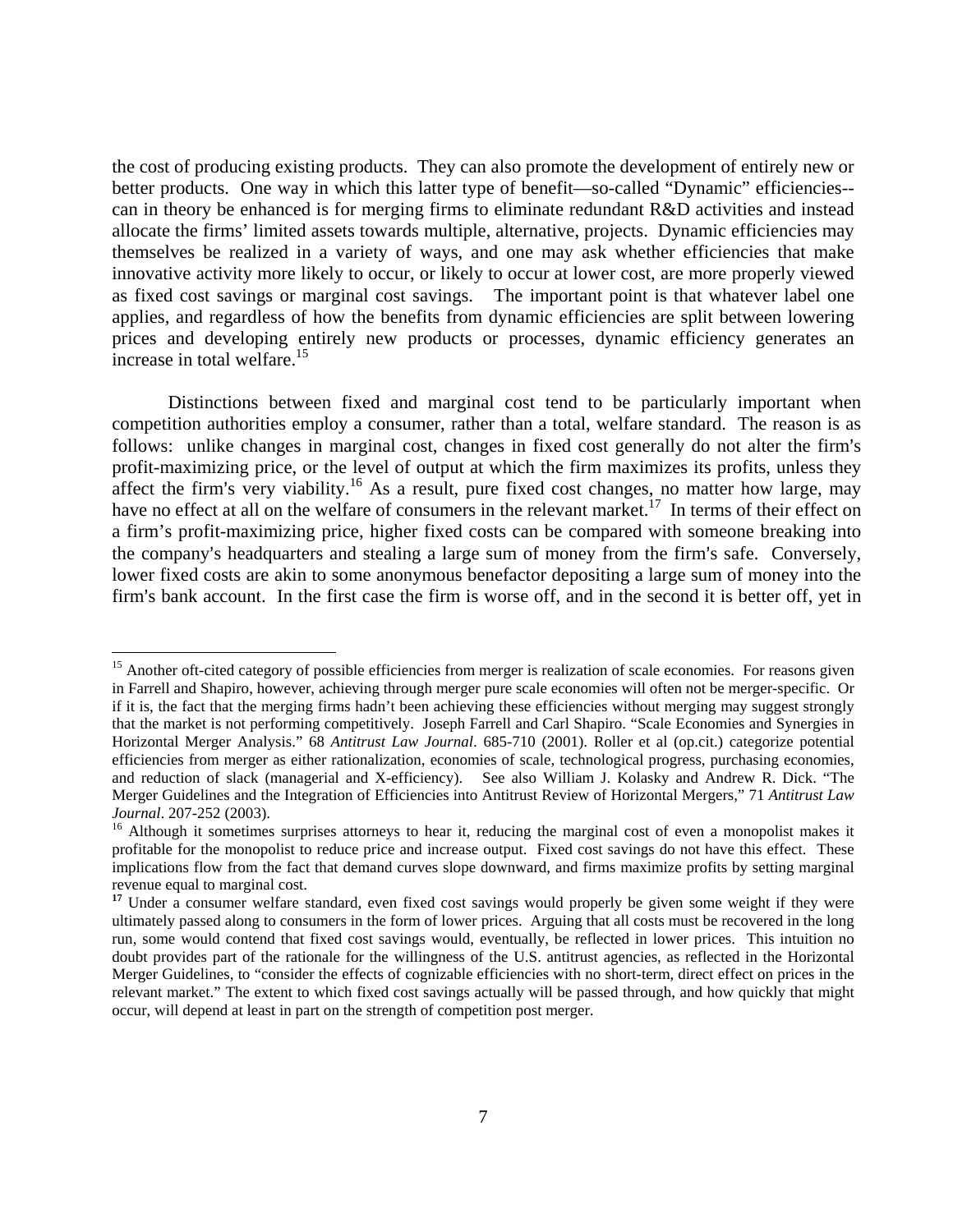neither case is there reason to expect a change in the price the firm finds it most profitable to set, or the level of output the firm finds it most profitable to produce.

 Importantly, however, unlike in the case of pure money transfers, fixed cost savings have significant efficiency implications for the economy as a whole. As discussed below, by freeing up resources for use elsewhere in the economy, fixed cost savings enhance an economy's total welfare. These potential benefits from merger are given zero weight when applying a narrow consumer welfare standard.<sup>18</sup>

# *The Actual Pareto Consumer Welfare Standard*

 $\overline{a}$ 

 As an initial matter, when a merger has no effect other than to lower the (quality-adjusted) price for final goods sold in a market, some consumers in that market will benefit and no consumers will be harmed. Those who had been consuming the product before the merger will be able to purchase their original quantities at a lower price, and additional surplus will be obtained by consumers who, at the now-lower price, consume even greater quantities than before. In addition, individuals who had in the past maximized their utility by consuming zero quantities of the product may be better off by making some purchases at the now-lower price. Thus, all consumers of the product appear to be better off.

 Even in the case of price-lowering mergers, however, it will not necessarily be true that all consumers everywhere will be better off. An efficient merger may drive one or more rivals out of business, and consumers who preferred the version offered by exiting rivals may now find themselves worse off. Related to this point, efficiencies sometimes arise from combining complementary assets and standardizing on a single platform or a single standard. Where the two merging firms had previously been offering competing and incompatible methods of satisfying consumers, efficient standardization will typically strand the investments of consumers who had invested in the to-be-jettisoned standard. They will be left worse off, even though consumers in

<sup>&</sup>lt;sup>18</sup> The Horizontal Merger Guidelines issued by the U.S. Department of Justice and the Federal Trade Commission outline the approach to efficiencies taken by the U.S. federal competition authorities. They state, "The Agency will not challenge a merger if cognizable efficiencies [i.e., efficiencies that are merger-specific, that have been verified and do not arise from anticompetitive reductions in output or service] are of a character and magnitude such that the merger is not likely to be anticompetitive in any relevant market." In a footnote, the Guidelines go on to qualify this statement by noting that, although the Agency generally focuses on whether cognizable efficiencies likely would be sufficient to prevent even short-term price increases in the relevant market, "The Agency also will consider the effects of cognizable efficiencies with no short-term, direct effect on prices in the relevant market," though the Guidelines state that benefits from such efficiencies "will be given less weight because they are less proximate and more difficult to predict." This qualification explicitly permits U.S. competition authorities, under some limited circumstances, to depart from what I am referring to as the consumer welfare standard. Nevertheless, neither the U.S. competition authorities, much less the competition authorities in most other economies, appear willing to adopt explicitly and unambiguously a total welfare standard for merger enforcement.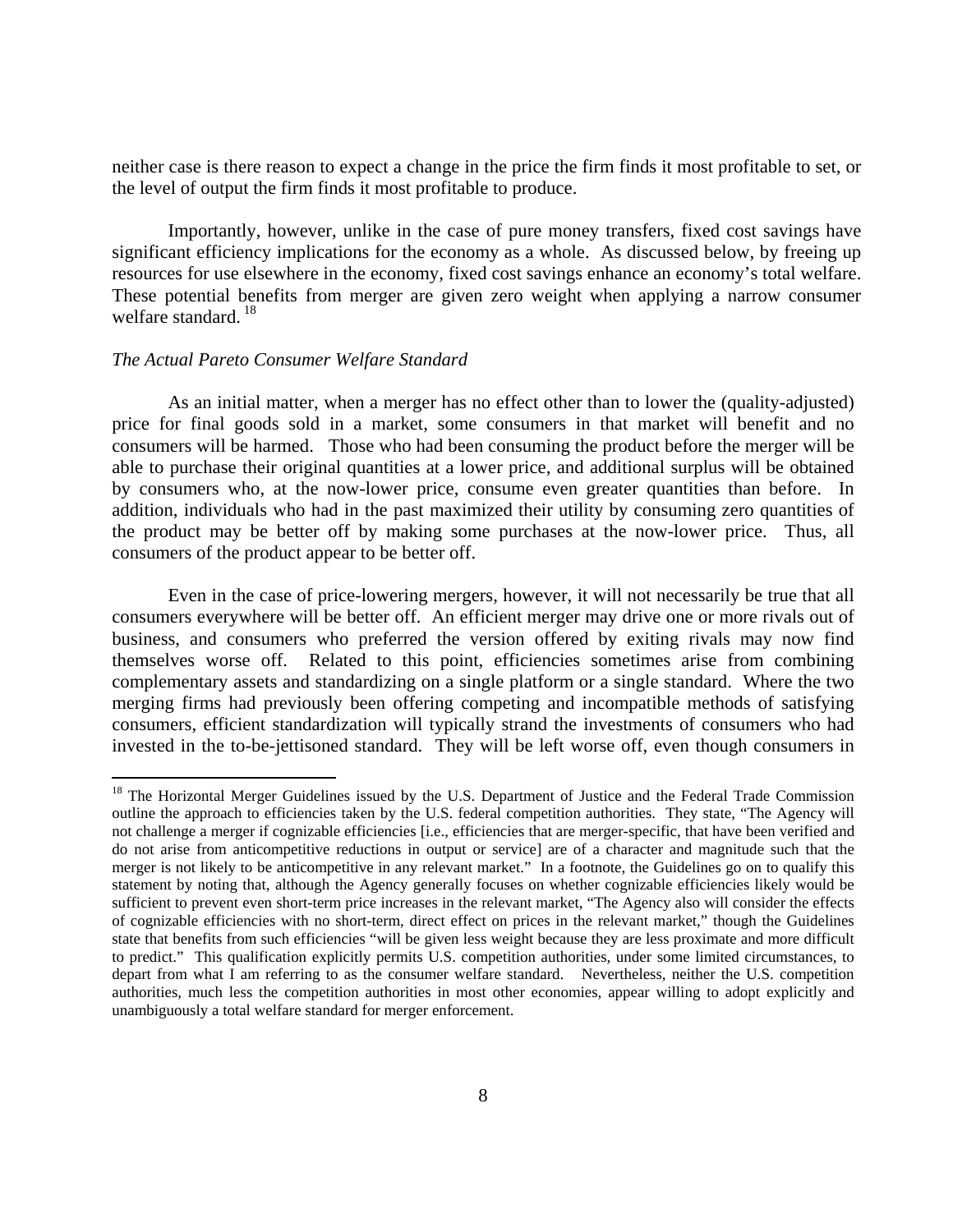the market as a whole are better off from having a better, cheaper, more ubiquitous standard as a result of the merger.

 Producers in the relevant market(s) may be either better off, or worse off. Certainly the merging firms believe that they will be better off, as evidenced by the fact that they've chosen to merge—presumably, voluntarily. Rivals of the merging firms are likely to be harmed, since a price-lowering merger may well force them to compete harder, perhaps by lowering their own prices, and they may well lose business to the more efficient merged firm. In addition, firms not even in the relevant market may be worse off to the extent that demand for their product falls when consumer patronage shifts to products whose price has fallen as a result of the merger. While these latter categories of producers are worse off—indeed, producers may collectively be worse off—an Actual Pareto Consumer Welfare Standard would bless the merger.

 As emphasized recently in work by Steve Salop**,** merger-generated efficiencies can in theory actually lower *total* welfare—as a consequence of shifting sales towards the merging parties and away from their rivals.<sup>19</sup> Salop presents an example where two relatively high-cost firms with relatively small shares achieve marginal cost savings through merger. As a consequence of lowering their marginal cost, they reduce price somewhat. This, in turn, results in greater sales for them and lower sales for what may be a (still) more efficient rival.<sup>20</sup> Although the reduction in the merged firm's marginal cost will likely lead to at least somewhat greater sales in the relevant product market, the pre-merger level of output will be produced at higher total cost. In such a circumstance, the net effect would be gains for consumers, but quite possibly lower total welfare- after one adjusts for the net negative effect on producers as a whole.

 Scenarios such as this may or may not be rare, yet they represent another category of cases—ones where prices are actually lowered by a merger—in which application of a pure consumer welfare standard would be costly to the economy as a whole. Taking fully into account such possibilities—akin in certain respects to "second best" considerations<sup>21</sup>--may be very difficult in practice; however, the example alerts us to the possibility that looking only at a merger's effect on the welfare of consumers and the merging firms can be too narrow a focus if it ignores

 $19$  Submission of Steve Salop to the Antitrust Modernization Commission dated 11/4/05; "Question: What is the Real and Proper Antitrust Welfare Standard? Answer: The *True* Consumer Welfare Standard".<br><sup>20</sup> In answer to the question "How do higher-cost firms manage to survive in the market?" Salop suggests that it may

be because they provide a differentiated product. To the extent that consumers value the particular variety produced by the "high cost" firms, Salop may not be making the point as strongly as he might. Given that many oligopoly models—Cournot among them—generate equilibria where the lowest cost firm finds it profitable to price high enough to keep its rivals viable, the general point can be made even more strongly by simply assuming that all firms in the market produce and sell a homogenous product.

<sup>21</sup> R. G. Lipsey and Kelvin Lancaster. "The General Theory of Second Best." 24 *Review of Economic Studies* 1, 11- 32 (1957).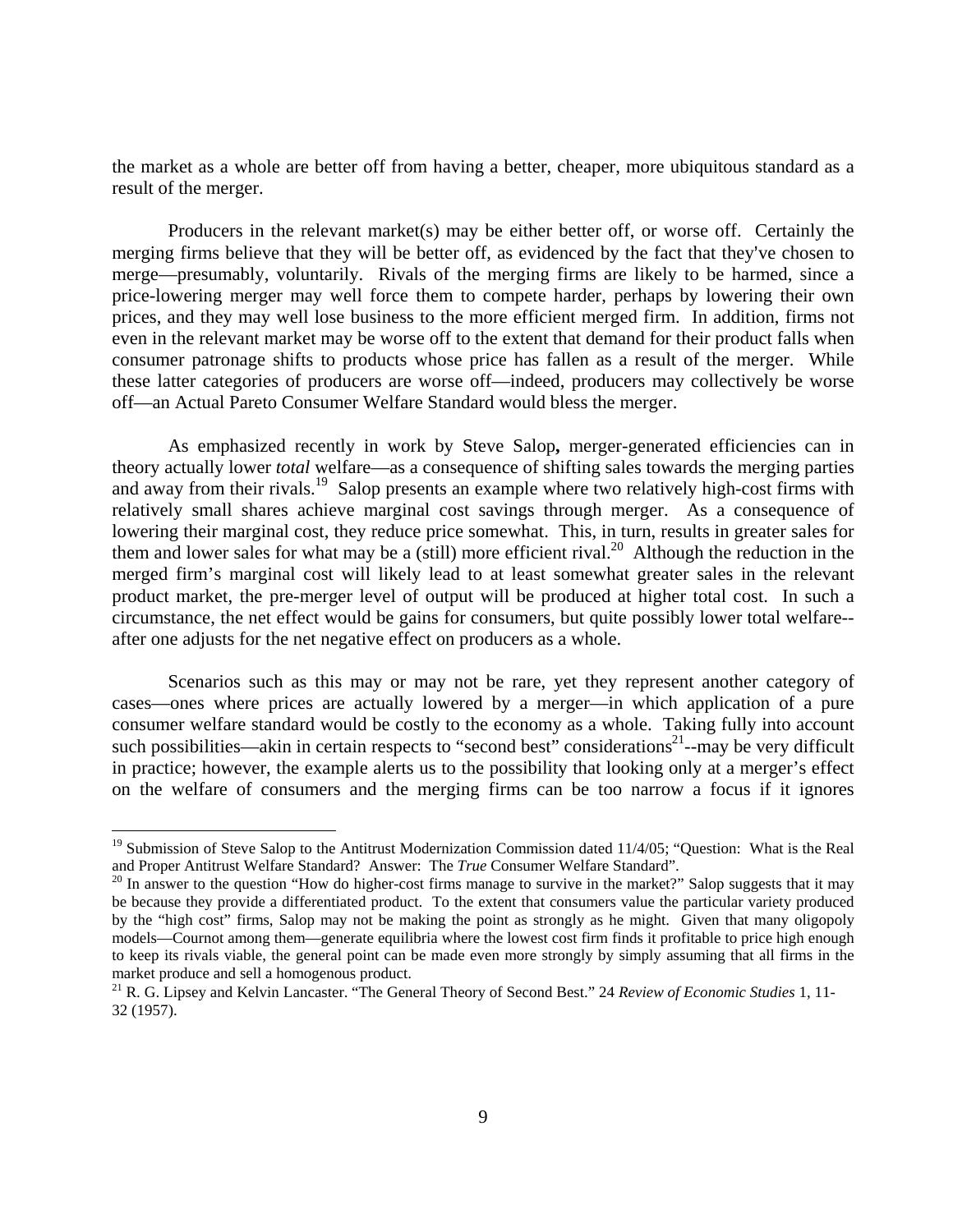inefficient shifts in production across firms and leads one falsely to conclude that a merger has raised total welfare, when in fact it has not. The original Williamson diagram, therefore, suggests incorrectly that when a merger results in lower prices total welfare inevitably rises. This is not a general result. $^{22}$ 

# *Fixed Cost Savings and Total Welfare*

 $\overline{a}$ 

 There are any number of situations in which merging parties anticipate capturing efficiencies that, under traditional consumer welfare criteria, would not help them avoid an adverse enforcement decision (or court ruling). Thus, the choice of standard may be of more than simply theoretical interest. Mergers contemplated because they will likely produce significant fixed cost savings tend to be of this form. Consider, for example, the situation where Firm A and Firm B compete with differentiated products, and where Firm A happens to have a good deal of unutilized capacity in its factory. The reasons for this disequilibrium state of affairs may be several, but let's assume that the available capacity is temporarily excessive because there has been a significant and unanticipated drop in demand for Firm A's product.<sup>23</sup>

 The excess capacity in the hands of Firm A can, let us assume, be used to produce the entire projected output of competing Firm B. In such circumstances—which I suspect are hardly unique—consolidating all the production of both firms in the partially vacant plant of Firm A would clearly lower the total cost of producing this output. This is because part of the cost to society of producing Firm B's output in Firm B's plant is that resources are being used for this purpose that could be reallocated elsewhere in the economy, producing a net gain in total welfare. In particular, assuming the fixed cost savings are merger-specific, a cost of prohibiting a merger between Firms A and B would be the opportunity cost of continuing to run the plant of Firm  $B<sup>24</sup>$  If Firm B's plant would be closed by a merged firm, and particularly if the merged firm would continue supplying the market with all or nearly all of both Firm A and Firm B's pre-merger output, economic benefits could be substantial.

 $22$  Though concern for the welfare of parties affected only indirectly by the effects of a merger ought not be irrelevant to enforcement decisions, difficulties associated with estimating such effects (which may well be "second order") would seem to argue for imposing a fairly high burden of proof upon those—typically competitors—seeking to have competition authorities block mergers on these grounds.

 $23$  Unused capacity need not, of course, be "excess" in an economic sense. It may instead be serving a valuable function in the event that demand for the firm's product increases in the next period. By assumption, I am ruling out this explanation. In addition, the fact that factory capacity is durable implies that the firm cannot readily and immediately adjust its capacity to fit the now-smaller projected demand for the output of its product. Over time, of course, firms will adjust their investment decisions to reach a new, long-run equilibrium. Nevertheless, this will not necessarily happen quickly.

<sup>&</sup>lt;sup>24</sup> As discussed in Farrell and Shapiro (op. cit.), such efficiencies are more likely to be merger-specific when firm A can't simply produce and sell the total output of the two merging firms at constant cost through its own plant. This may be because the products of the merging firms are branded and contracting costs are substantial.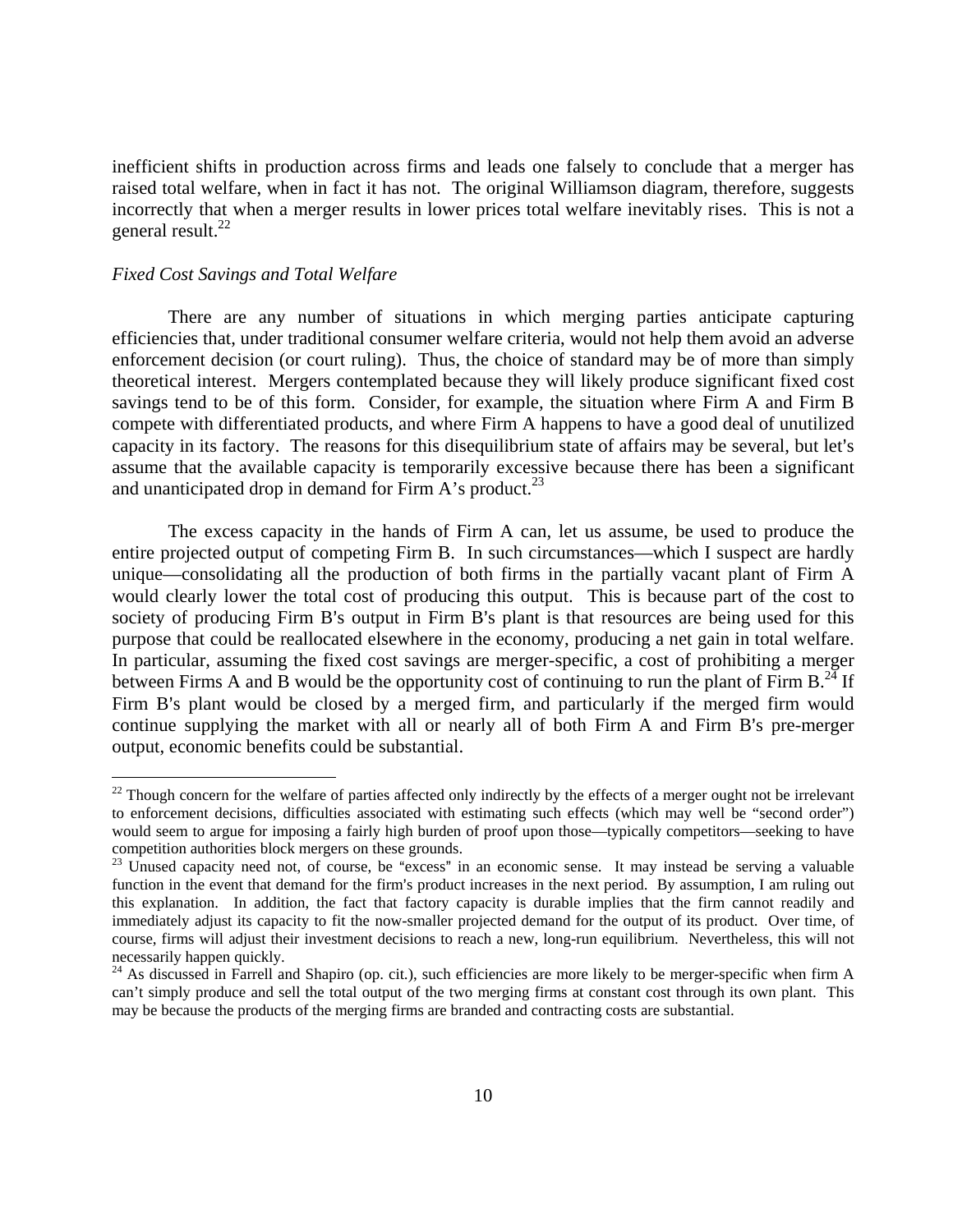Benefits might consist of the value—net of their production costs—of alternative products produced out of the now empty plant. Or, if the highest alternative use of the plant is to tear it down and sell it as scrap, then the value of that scrap (net of demolition costs)—plus the value in its highest alternative use of the land upon which the plant currently sits—would represent economic benefits from the merger. These would all be net benefits to the economy—an increase in total welfare. The fact that they do not involve a reduction in the merged firm's marginal cost and thus do not result in any "pass-through" to the merged firm's consumers, does not change the fact that the merger is welfare-enhancing.<sup>25</sup> Under a consumer welfare standard, the merger would be blocked if there is a small increase in market power.

# *Marginal Cost Savings Not Fully Passed Through*

 As discussed above, fixed cost savings tend not to be passed on to consumers in the relevant product market(s) at all, while marginal cost savings in markets potentially raising competitive concerns generally result in lower prices. That having been said, the degree of "passthrough" from mergers that lower marginal costs will differ from case to case, as they are a function of many factors—including both demand conditions and the particular oligopoly game being played by firms in the market.<sup>26</sup>

 Much like fixed cost savings, those marginal cost savings that do not result in lower prices are both benefits to society as a whole and, under a consumer welfare standard, not an acceptable defense to a transaction that is likely to raise price.

#### *The Benchmark: Total Welfare*

 $\overline{a}$ 

 Let us begin with the standard definition of total welfare. In any single market, total welfare is conventionally defined as total surplus—the difference between the value consumers place on output, minus what it costs society to produce that output. Across all markets, total welfare is simply the sum of all surplus, irrespective of how it happens to be divided between consumers and producers. In a hypothetical world populated by only a single individual, that individual would do best by organizing his or her affairs so as to maximize the total value obtained from the scarce resources he or she has to work with.<sup>27</sup>

 $25$  Of course, if the marginal cost of production at Firm A's plant is lower than the marginal cost of production at Firm B's plant, efficiencies would be even greater-though in this case we would expect the lower marginal cost of production to translate into some pass-through to final consumers and a concomitant increase in consumer surplus (i.e.,welfare).

<sup>&</sup>lt;sup>26</sup> A pure price taker—an "infra marginal producer"—will not find it profitable to pass on in the form of lower prices even marginal cost savings. Rather, it will keep those savings as rents.

 $27$  Of course, in such a world it is hard to imagine any need for a merger policy. Still, the point holds.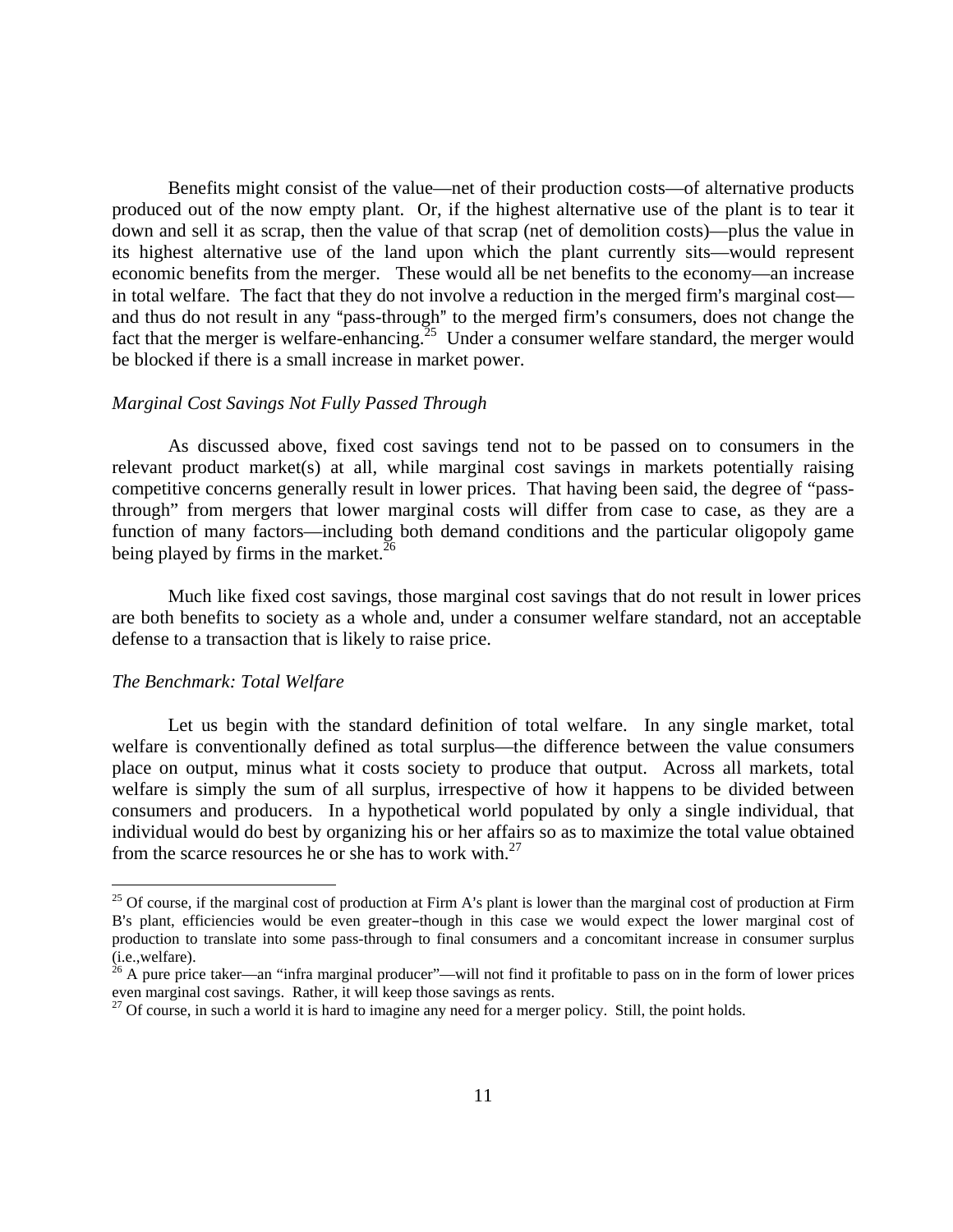Adding to the population does not obviously negate this core principle; however, it does introduce issues of distributional equity, which I discuss in some detail below. In any event, the difference between the value to consumers and the cost of production is exactly what economists mean by total welfare. From the standpoint of society as a whole, maximizing it would seem, at least at a first approximation, to be a desirable objective. Anything short of this is akin to asking society to make do with less, rather than with more.<sup>28</sup>

 What reasons might there be for departing from this standard when developing merger policy? We can consider at least three categories of objections. One is that use of a total welfare standard conflicts with antitrust law, or at least with legal precedent. A second is that employing a total welfare standard would be more costly for antitrust agencies than employing one or another flavor of a consumer welfare standard. A third possible objection, one neatly abstracted away from in our example of a single individual populating the economy, is that the total welfare standard ignores important distributional considerations-ones that are better treated under some form of consumer welfare standard. Each of these objections is evaluated, and ultimately rejected, in the analysis below.

# *Legal Impediments to Use of a Total Welfare Standard?*

 $\overline{a}$ 

Section 7 of the Clayton Act prohibits mergers, the effect of which "may substantially reduce competition *in any line of commerce*." (emphasis added). It does not say anything about consumers.<sup>29</sup> An argument could certainly be made that the "in any line of commerce" language implies that mergers are illegal whenever the result is net harm in any relevant market (irrespective of whether the net benefits outside of that relevant market would be even greater). While under this argument one might condemn welfare-enhancing mergers whose primary benefit is to consumers in some other markets, it does not, by itself, support condemning mergers whose

 $28$  It is worth noting that literal application of a pure consumer welfare standard, as that term is being defined here, would appear to immunize consumer buyer groups that exert efficiency-reducing monopsony power over sellers. I suspect that many supporters of a consumer welfare standard for sellers would be uncomfortable applying its logic equally to the buyer side of the market. Moreover, economic cost-benefit analyses of proposed government activities and regulations tend to employ a "distribution neutral" framework, though these studies may attempt to estimate, or even propose ways of ameliorating, associated distributional consequences. [cites?]

<sup>&</sup>lt;sup>29</sup> I recognize that there is a literature debating just what objective function those who legislated the Sherman Act were really seeking to maximize, and that there are those who feel strongly that the Act was passed to protect the merging firms' consumers. This article takes no position on the "original intent" of U.S. merger policy's Founding Fathers. To the extent that legislative history truly presents a bar to use of a total welfare standard, an implication of this article is that new legislation to correct this error would be desirable. In any event, for those countries where there is less clearly a legal bar to use of a total welfare standard, such use would be in their economies' best interest.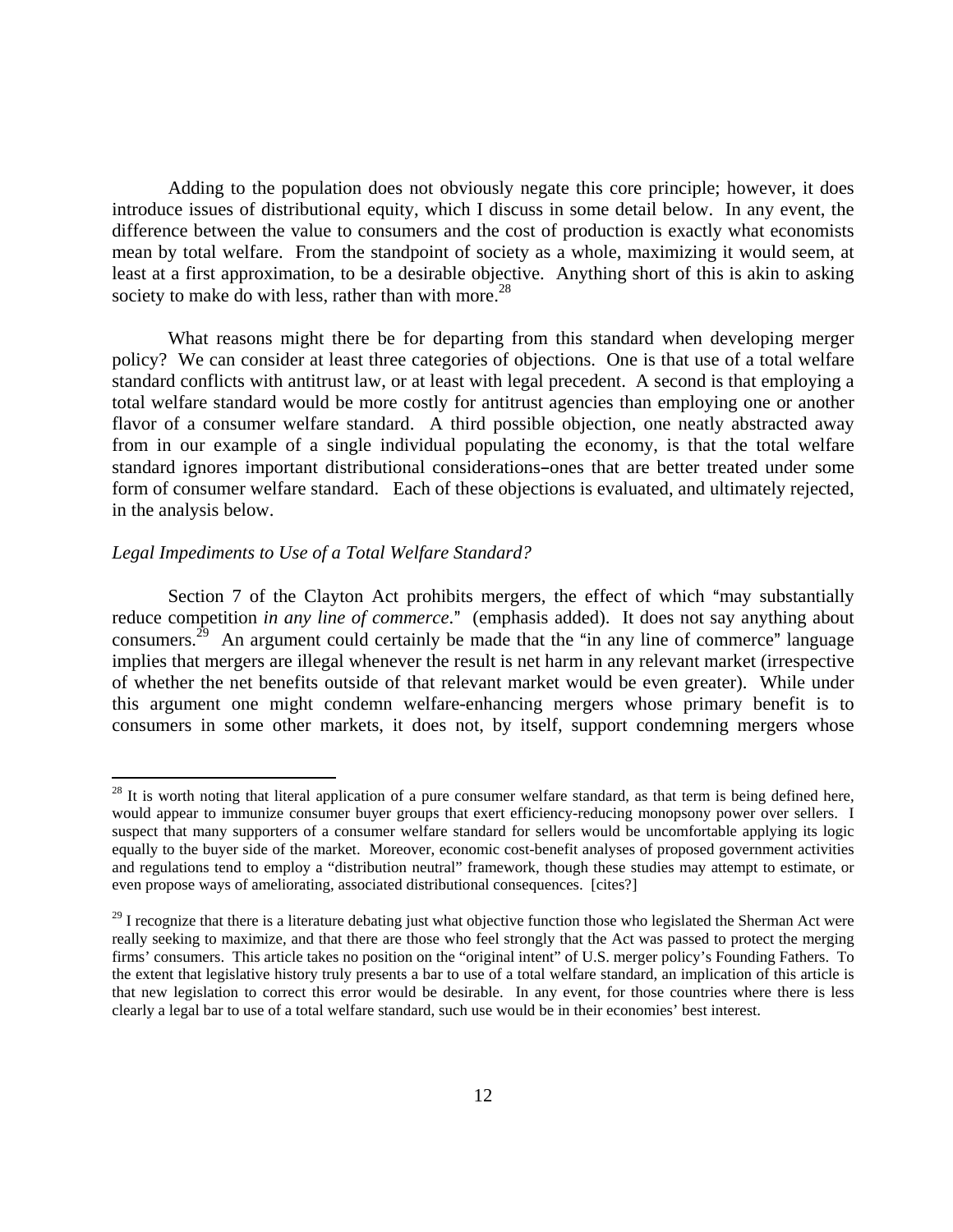benefits to some in the relevant market (namely, those producing the goods being consumed), exceed the harms to others in the same relevant market (those doing the consuming).

 Only a seemingly arbitrary decision to weigh more heavily the welfare of some individuals in society than others would do that. If, in particular, a merger causes harm to consumers of product A and yet the fixed cost savings from no longer producing and selling product A would exceed this harm, then treating the welfare of consumers and producers of product A equally would seem to imply that the merger enhances (total) welfare "in a line of commerce."

 The literal language of Section 7 would seem, if anything, more likely to rule out use of a Potential Pareto Consumer Welfare standard than to trump a Total Welfare standard. In the former case, at least the beneficiaries whose gains outweigh the harm to be suffered by individuals within a specific line of commerce (or relevant market) are by definition outside that line of commerce. Conceivably, therefore, consideration of these benefits might run afoul of the law's prohibition against mergers likely to reduce competition substantially "in any line of commerce."

 Nevertheless, the federal antitrust agencies, if not yet the courts, have stated explicitly that under certain circumstances they will employ their prosecutorial discretion to not challenge such mergers. In particular, the most recent edition of the DOJ/FTC Horizontal Merger Guidelines observes that: "In some cases...the Agency in its prosecutorial discretion will consider efficiencies not strictly in the relevant market, but so inextricably linked with it that a partial divestiture or other remedy could not feasibly eliminate the anticompetitive effect in the relevant market without sacrificing the efficiencies in the other market(s).<sup> $\frac{30}{120}$ </sup> Incorporating into one's decision-making out-of-market consumer benefits that are inextricably linked to in-market consumer harms makes eminent economic sense. Less clear is why these benefits should, from either a legal or an economic perspective, receive greater weight than the benefits to producers- whether the latter are achieved in-market or out-of-market.

 All of this having been said, the language of the Clayton Act explicitly concerns itself with maintaining competition, not welfare. Doesn't the concern with competition imply that the Clayton Act aims to protect the beneficiaries of competition—consumers?<sup>31</sup> Perhaps. And

 $30$  N. 36. 1997 Revised Horizontal Merger Guidelines (31).

<sup>&</sup>lt;sup>31</sup> One might fairly observe that because the law talks about competition, not about benefits, mergers that reduce competition—for example, merger to monopoly—are at the heart of the statute's concerns. In this respect, use of a consumer welfare standard could perhaps be deemed a sensible way of making operational the statute's notion of reduced competition. On the other hand, to get from "competition" to "consumer welfare" requires the introduction of a benefit standard. Otherwise, the law is only protecting the act of rivalry itself, which as discussed earlier, the law has (appropriately, in the view of many) moved beyond.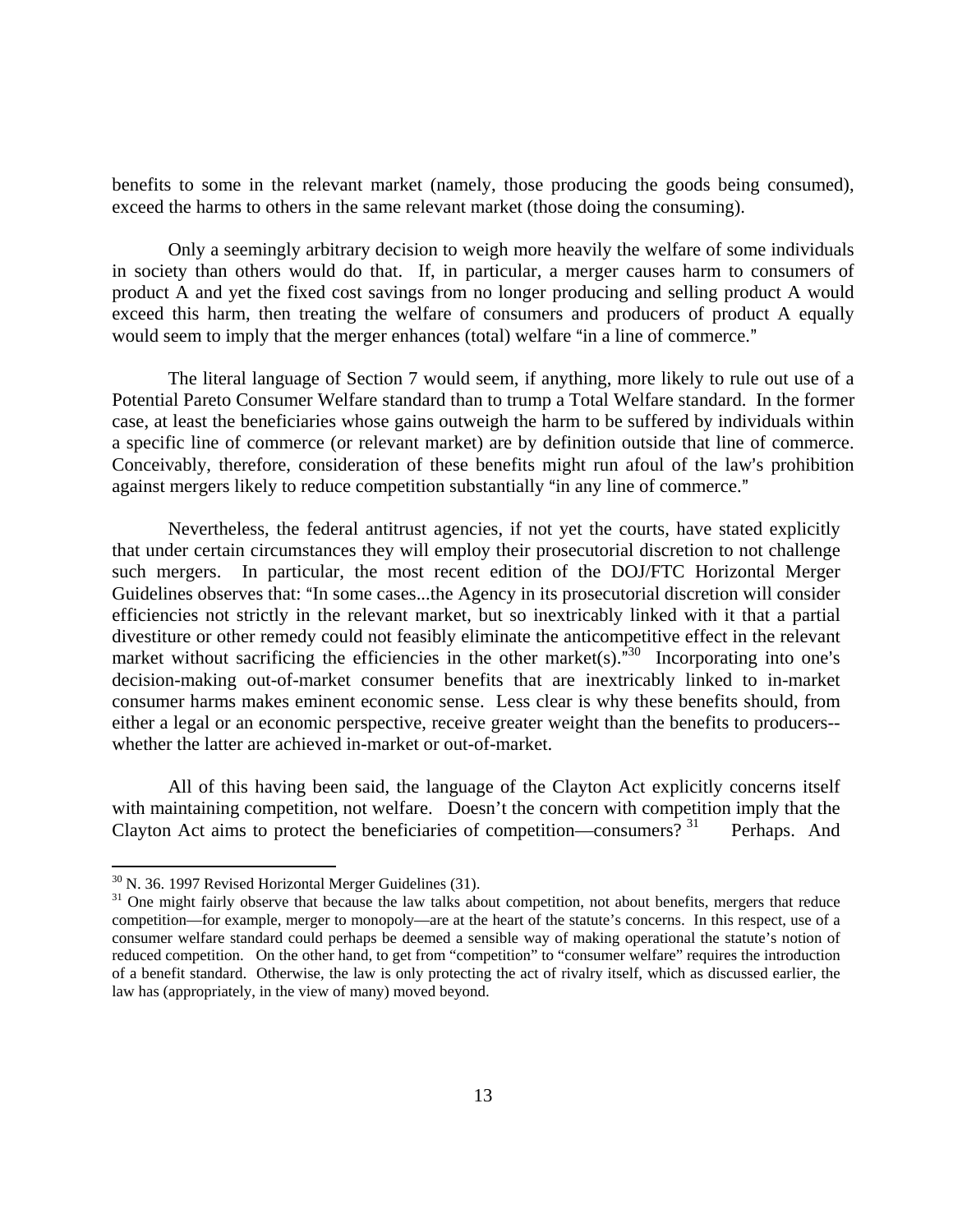yet, even here the case for a consumer welfare standard is less than clear-cut. Merger to monopoly, for example, reduces competition by definition.<sup>32</sup> Nevertheless, if the mergerspecific marginal cost reductions are large enough, even in these cases the affected consumers are better off, and welfare (however defined) rises. Does the Clayton Act condemn such mergers? *Should* it do so? If we agree that the ultimate determinant of whether a merger under the law (a law that is conspicuously silent as to the welfare measure it endorses) depends (or should depend) on its effect on welfare rather than on competition *per se*, then it seems fair to consider whether the appropriate measure of welfare *should* be consumer welfare or total welfare.

# *Costs of Change?*

 $\overline{a}$ 

 Once a precedent, or a policy, has been around for a sufficiently long period of time, individuals are likely to have come to rely upon it. More specifically and more significantly from an economics perspective, the reliance that individuals place upon a longstanding policy may have led them to sink investments in anticipation of the precedent not being overturned. Both from the standpoint of equity and efficiency, change-even change to a "better" policy (or standard)-can impose significant costs. Is this consideration likely to present a serious objection to shifting from a consumer to a total welfare standard in merger analysis? It is not likely that it would, and the application to merger policy of the so-called "stare decisis" doctrine seems weak.

 In particular, there seems little reason to believe that a change in standard would cause either inefficiency or an inequitable effect on those who have taken past actions in reliance on the current standard. A change in standard would not be applied retroactively to mergers that have already been consummated, and on a going forward basis it is hard to imagine significant costs of shifting to a total welfare standard for mergers have not yet even been proposed. We hardly have a situation where market participants, relying on the consumer welfare precedent, have made significant sunk investments based on the assumption that a consumer welfare standard would continue to be used on into the future. Shifting towards a total welfare standard for review of future mergers would seem to provide guidance that is no less clear to potential merger parties. It would also have the added benefit of encouraging an even larger number of efficient mergers than have taken place in the past.

 One cost of changing standards would be a need for the antitrust bar, consultants, and courts who have become educated in just what does/doesn't satisfy a consumer welfare test to become re-trained in what constitutes an increase in total welfare. My sense is that these costs are likely to be relatively small. Certainly, they will be far smaller than the costs that were

 $32$  And, it certainly satisfies the statute's concern with mergers that "tend to create a monopoly".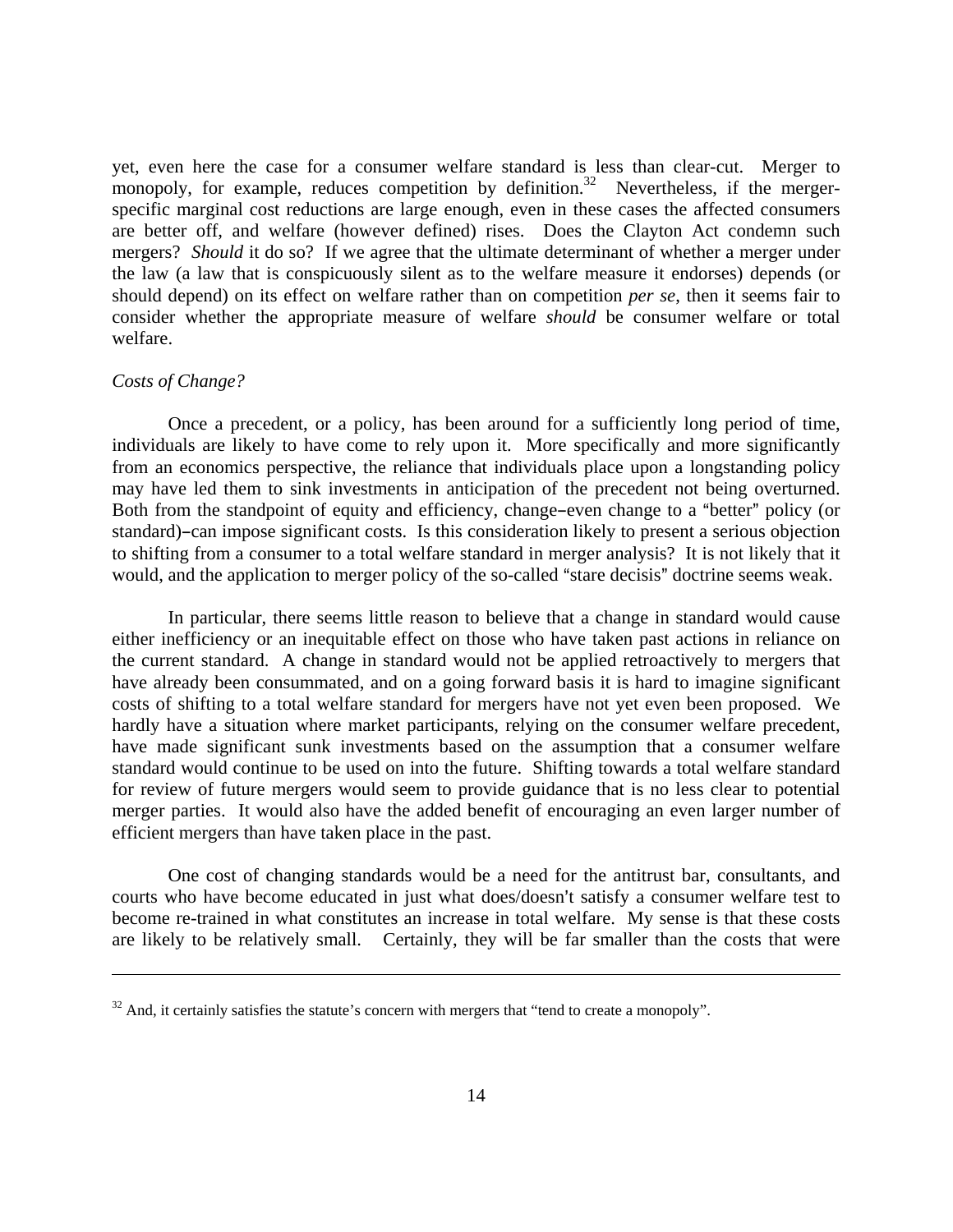incurred in the course of moving over the past three decades towards a more economics-based approach to merger analysis generally.

# *Relative Costs of Administering the Alternative Standards*

 $\overline{a}$ 

If the costs-to competition agencies, firms, consultants, courts--of employing a total welfare standard were likely to be significantly higher than the costs of employing a consumer welfare standard, this would be an argument for sticking with what we have-warts and all. It is not obvious, however, that this is true. Indeed, it is plausible that in a significant share of investigations it would be easier, rather than more difficult, to employ a total welfare standard.<sup>33</sup>

 Supporters of a consumer welfare standard might contend that applying it is fairly simple; "All one needs to do is determine whether price will rise or fall." Unfortunately, even this is far more difficult to determine in practice than it is to state in principle—even if one were to assume away the potential for merger-specific improvements in product quality.

 In order to gauge the actual effect on consumers of a product, economists require reasonably accurate information about the shape of the demand curve within the relevant range. The costs of obtaining reliable information of this sort may be considerable. Absent this information, it is difficult to estimate confidently the extent to which marginal cost savings of any given amount will be passed on to consumers in the form of lower prices.<sup>34</sup>

 In addition, estimating the price effect from a merger-generated reduction in marginal cost of any given amount requires information about the competitive "game" being played by market participants. Cournot, Bertrand, and other specific types of oligopolistic competition have different implications for the extent of pass-through from a given cost reduction, just as they have different implications for the extent to which a merger will enhance market power. And, all of this is complicated even more by the fact that the type of competitive game being played may itself

 $33$  In deciding how much weight to be given "administrative ease" when deciding upon a welfare standard, one should<br>be mindful of the old saw about looking under a street lamp for one's lost keys simply because the light <sup>34</sup> Werden, however, shows that in the case of differentiated products where merger leads to neither enhancements in quality nor changes in differentiation (such as, through repositioning), the marginal cost reduction necessary to offset the anticompetitive effect is independent of the shape of demand; it depends only on margins and diversion ratios. And, accurate information about these variables may be easier to obtain than information about demand. Werden further argues that, in these circumstances, a very large reduction in marginal cost is generally required to offset the price-increasing effects of an otherwise anticompetitive merger. *See* Gregory J. Werden. "A Robust Test for Consumer Welfare Enhancing Mergers Among Sellers of Differentiated Products." 44 *The Journal of Industrial Economics*. 4, 409-413 (1996).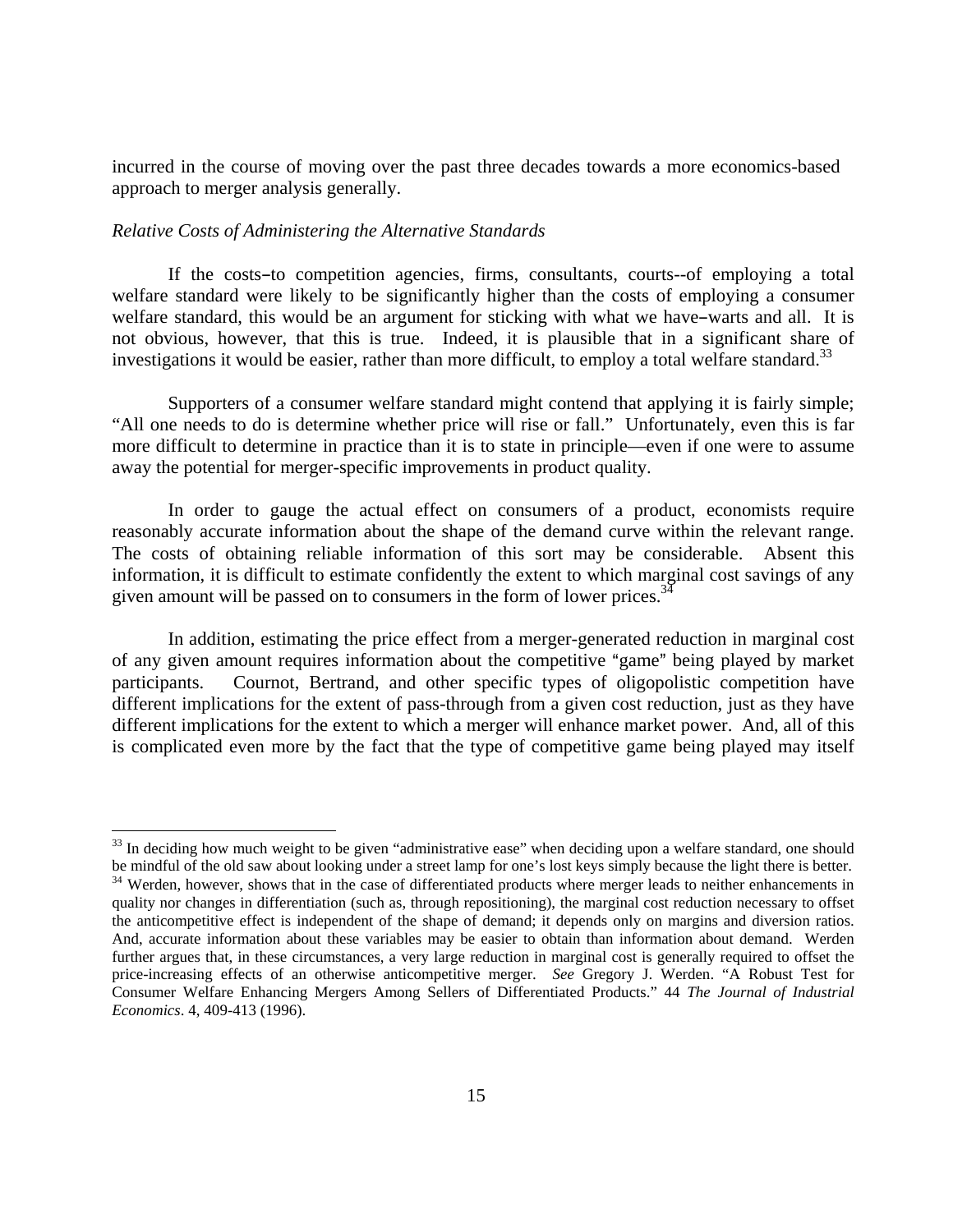change as a result of the merger, implying either greater or lesser pass-through than if the game remained unchanged.<sup>35</sup>

 Beyond these difficulties, and importantly, in order to apply the consumer welfare standard the analyst needs not simply an estimate of merger-specific efficiencies, but also an estimate of the anticipated merger-induced reduction in marginal cost. The practical difficulties of distinguishing between those cost savings that impact incremental sales-and thus will to some extent factor into future pricing-and those that are fixed-and hence are unlikely directly to affect the profitmaximizing price, can be substantial.<sup>36</sup> In my experience, considerable resources tend to be spent (wasted?) by merging parties, by their consultants, by the competition authorities themselves, and by the courts in attempting to draw what would, under a total welfare standard, be a far less important distinction.

 It might be argued that even if the costs of implementing a consumer welfare test are nontrivial, they are *necessarily* less than the cost of calculating the total welfare effect of a merger. Why? Because calculating total welfare requires the analyst to do all of the above *plus* estimate and add in any fixed or marginal cost savings that will not be passed on to consumers.

While this is correct if one's goal is to calculate precisely a merger's total effect on welfare, it is not correct if one's purpose is instead to determine whether total welfare is likely to increase. There will surely be many situations where the analyst would be able to conclude from the likely magnitude of merger-specific cost savings—whether marginal or fixed--that these benefits to society would exceed any plausible deadweight welfare  $\overline{loss}$ .<sup>37</sup> In such cases, a total welfare standard would likely be far *easier* than a consumer welfare standard to apply. Moreover, if one is unable to estimate with a reasonably high degree of confidence claimed efficiencies that benefit producers rather than consumers (such as, merger-specific fixed cost savings), it would not be inconsistent with the use of a total welfare standard to evaluate the merger largely on the basis of what one believes likely to be the effect on final consumers alone. A total welfare standard may, therefore, not only be more desirable conceptually, but also less costly to implement.

 $^{35}$  To be sure, this may complicate considerably the analysis of a merger's likely effects under *any* welfare standard.<br><sup>36</sup> In addition, marginal cost savings will generally not be achieved immediately, implying a ne for the more distant effects on price. While even fixed cost savings may take time to materialize, these at least tend to be "one-time" cost savings, implying less need to discount a stream of future benefits.

<sup>&</sup>lt;sup>37</sup> Treating as welfare-neutral the pure transfer of surplus from consumers to producers from even a modest postmerger price increase-which is what a total welfare standard would do-the deadweight loss from many mergers would often be quite small relative to any significant cost savings. This, even after controlling for the factors that may have biased upwards the estimates contained in Williamson's naïve model. Moreover, as discussed in Roberts and Salop**,** firm-specific efficiencies generated by merger may, over time, "spill over" to the market as a whole as other firms in the economy gradually appropriate these benefits for themselves. Gary L. Roberts and Steven C. Salop, "Efficiencies in Dynamic Merger Analysis." 19 *Offprints of the World Competition* 5 (1996).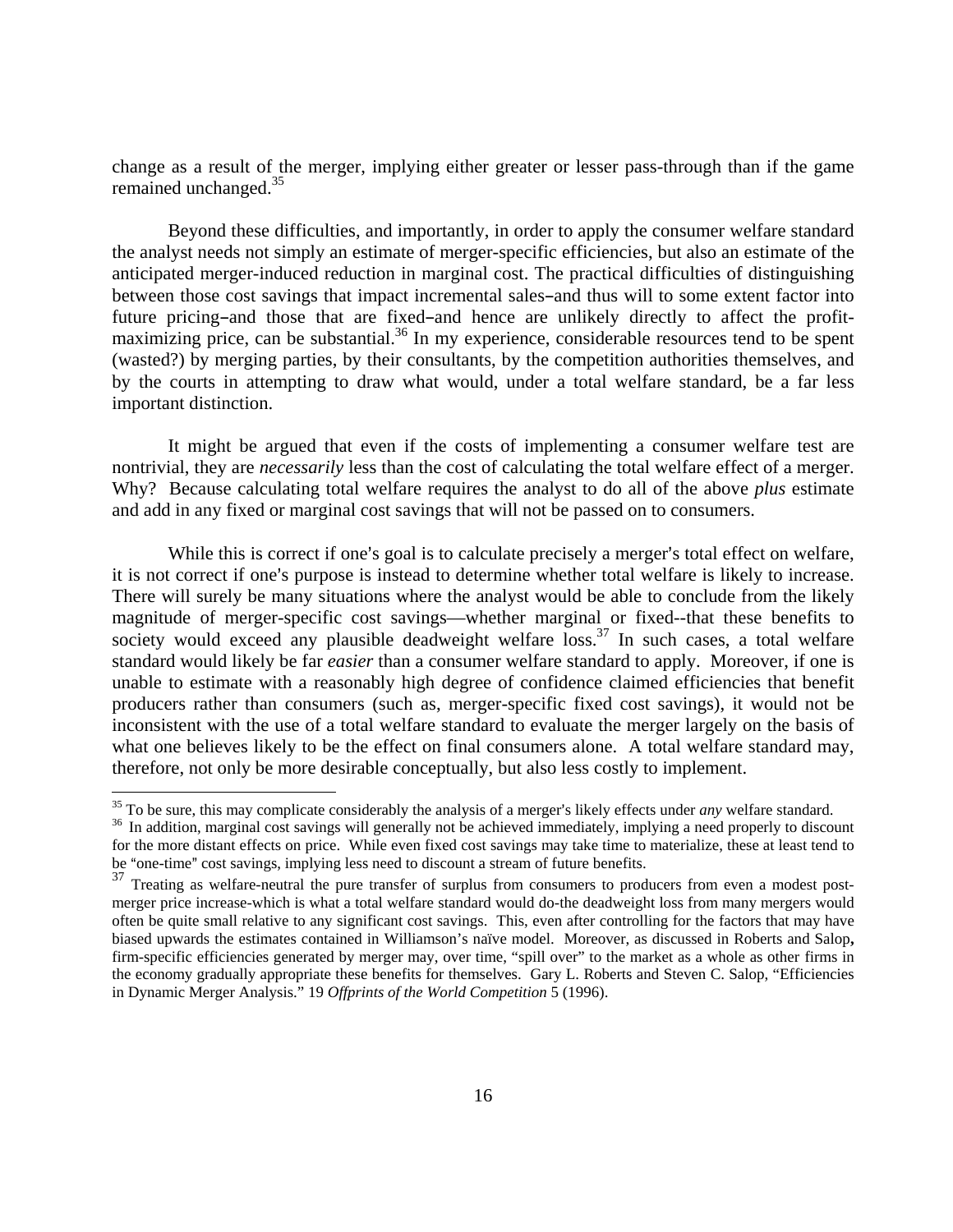# *Welfare Standards and "The First Theorem of Antitrust"*

1

 Finally, one might argue that employing a consumer welfare standard is less costly because it lends itself to ready application of the so-called "First Theorem of Antitrust"-i.e., "If consumers like it, the merger is procompetitive and should be permitted. If they dislike it, the merger is anticompetitive and should be blocked." Because pure fixed cost savings do not translate into lower prices for consumers in the relevant markets impacted by a merger, and because a total welfare standard explicitly permits a tradeoff between harms to consumers and (potentially larger) gains to producers, determining from the "views of customers" whether to challenge a merger provides at most only limited guidance under the total welfare standard.

The case for relying on "the views of customers" as a simple, shorthand, way of determining whether a merger is likely to enhance consumer welfare is not, however, anywhere as strong as some suggest.<sup>38</sup> Indeed, difficulties in applying this proxy are an important reason why competition authorities do not simply poll customers for their bottom-line views on a merger, but dig more deeply into the rationale behind customer views, where possible, examine "natural experiments," and rely increasing on sophisticated empirical techniques--particularly econometric analysis. These efforts tend to belie the claim of some that the First Theorem is a sure-fire and low-cost method of answering our ultimate questions.

Why can one not readily determine from "the views of customers" whether a merger is likely to satisfy the consumer welfare standard? The reasons are several. For one thing, typically there are many consumers with different demands and tastes. Polling a segment of them, particularly if price discrimination is not feasible and the sampled group are inframarginal, will not necessarily determine whether a merger is likely to produce a reduction in consumer welfare. Second, where the merger threatens potentially to raise price to each consumer by only a relatively small dollar amount, consumers are unlikely to have given serious thought to the question; they will rationally have found it unprofitable to invest in obtaining the information relevant to developing a strong and informed opinion.

 Also very important is the fact that many, perhaps even most, mergers that come before competition authorities involve inputs, not final products. The immediate consumers of these inputs, and the ones most frequently quizzed about the merger's likely impact, are not themselves final consumers. Unfortunately, the effects on some, or even all, of these customers can be quite different from the effects on the ultimate, "final," consumers to whom they sell. Purchasers of intermediate goods frequently employ different production techniques in turning out competing

 $38$  For a fuller discussion of the issues presented in this section, see Heyer, "Theories and Conjectures: What Can We Learn From the Views of Consumers?" (Forthcoming).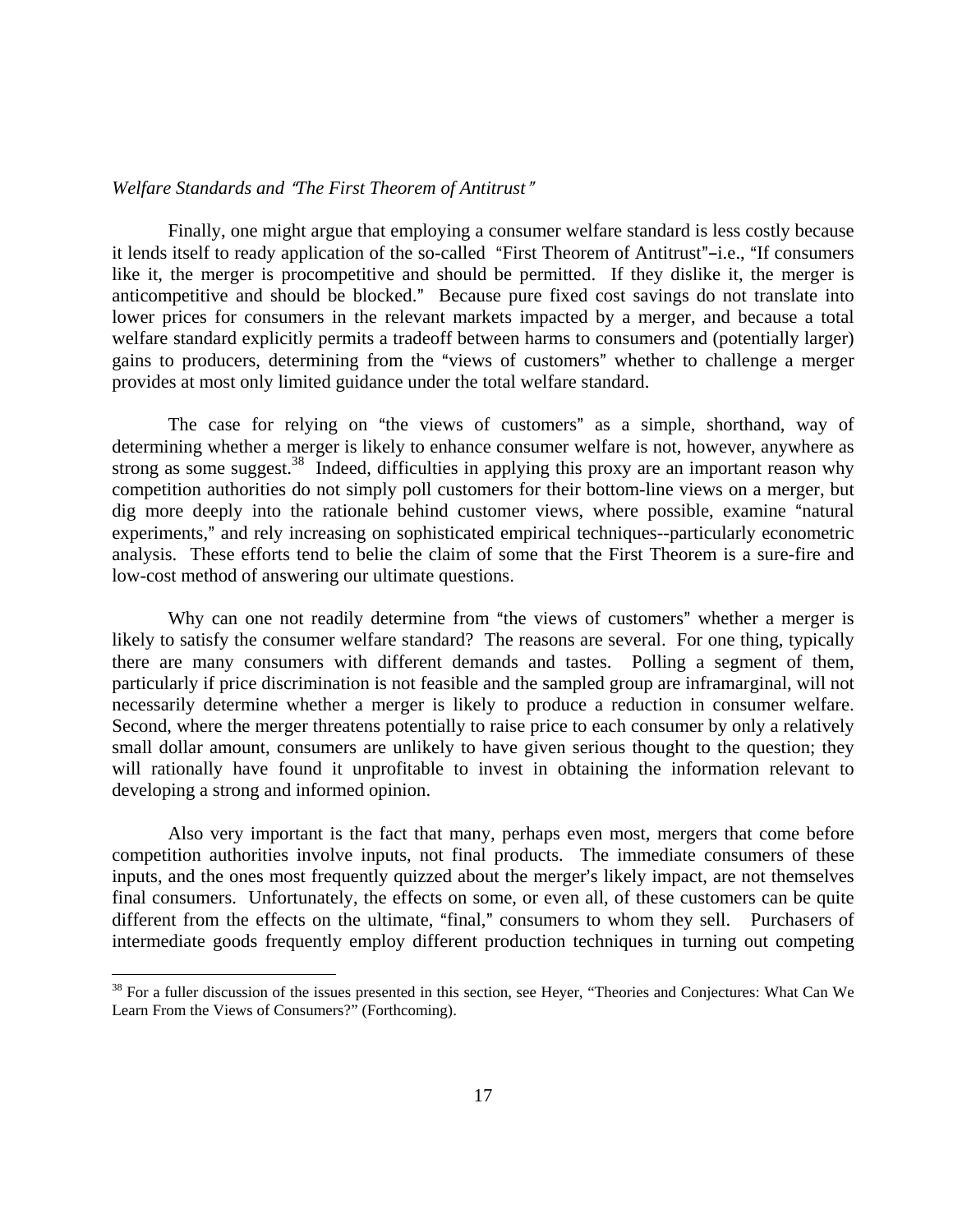final goods. To the extent that some of these producers rely less heavily on a particular input than do others, the impact on the former group may be positive even if a merger threatens to raise the incremental costs for that firm and its rivals. In effect, firms that face relatively small cost increases may benefit on net from the fact that consumers shift towards them and away from competitors whose costs have increased even more.<sup>39</sup>

 In addition, where final demand is inelastic and pass-through is likely to be nearly complete, intermediate goods customers may (correctly) believe that they will not be very much harmed by even a substantial post-merger increase in the price of what they buy. Final consumers, of course, are unambiguously harmed. Moreover, purchasers of intermediate goods who themselves already have substantial stocks of the input-either warehoused, or incorporated into final products not yet sold-may benefit from the higher incremental costs now faced by all from expanding and/or entering their markets. Again, final consumers would be left worse off, even as some (or even all) intermediate good producers benefit.

 Finally, in some circumstances pass-through of a cost increase will be greater than one hundred percent,<sup>40</sup> and economists have shown that, depending on final demand conditions, higher marginal costs may actually increase the profits of intermediate goods customers.<sup>41</sup> The take-away from all of this is not that the views of customers are irrelevant in determining the likely effects of a merger. Rather, it is that the translation from consumer views to implementation of even a consumer welfare standard is often far from a simple task.<sup>42</sup>

 All of this having been said, employing a total welfare standard would not be an easy matter either. Moreover, for reasons I now discuss, strict adherence to a total welfare standard would potentially lead to approval of a number of mergers whose likely effect on consumers is significantly negative.

 $39$  For one famous instance of a strategic effort by some firms to raise their rivals' costs as well as their own, see Oliver Williamson, "*Wage Rates as a Barrier to Entry: The Pennington Case in Perspective",* 82 *Q.J. ECON*. 1, 85-116 (1968).

 $40$  For example, this is an implication of Cournot competition

<sup>41</sup> *See* Sheldon Kimmel. "Effects of Cost Changes on Oligopolists' Profits." 40 *The Journal of Industrial Economics*. 4, 441-449 (1992). For an analysis of circumstances under which intermediate goods customers may be harmed even as consumers benefit, *see* Daniel P. O'Brien & Greg Shaffer. "Bargaining, bundling, and clout: the portfolio effects of horizontal mergers." Working Paper (July 2004).

 $42$  It is worth mentioning also, that while final consumers are an excellent source of information about their own demands they cannot generally be expected to opine intelligently on other factors relevant to whether a merger will prove anticompetitive. In particular, it is not at all obvious that individual consumers will have reliable knowledge as to a proposed merger's prospects for generating merger-specific efficiencies, or whether in the face of a possible SSNIP entry can be expected to be "timely, likely and sufficient."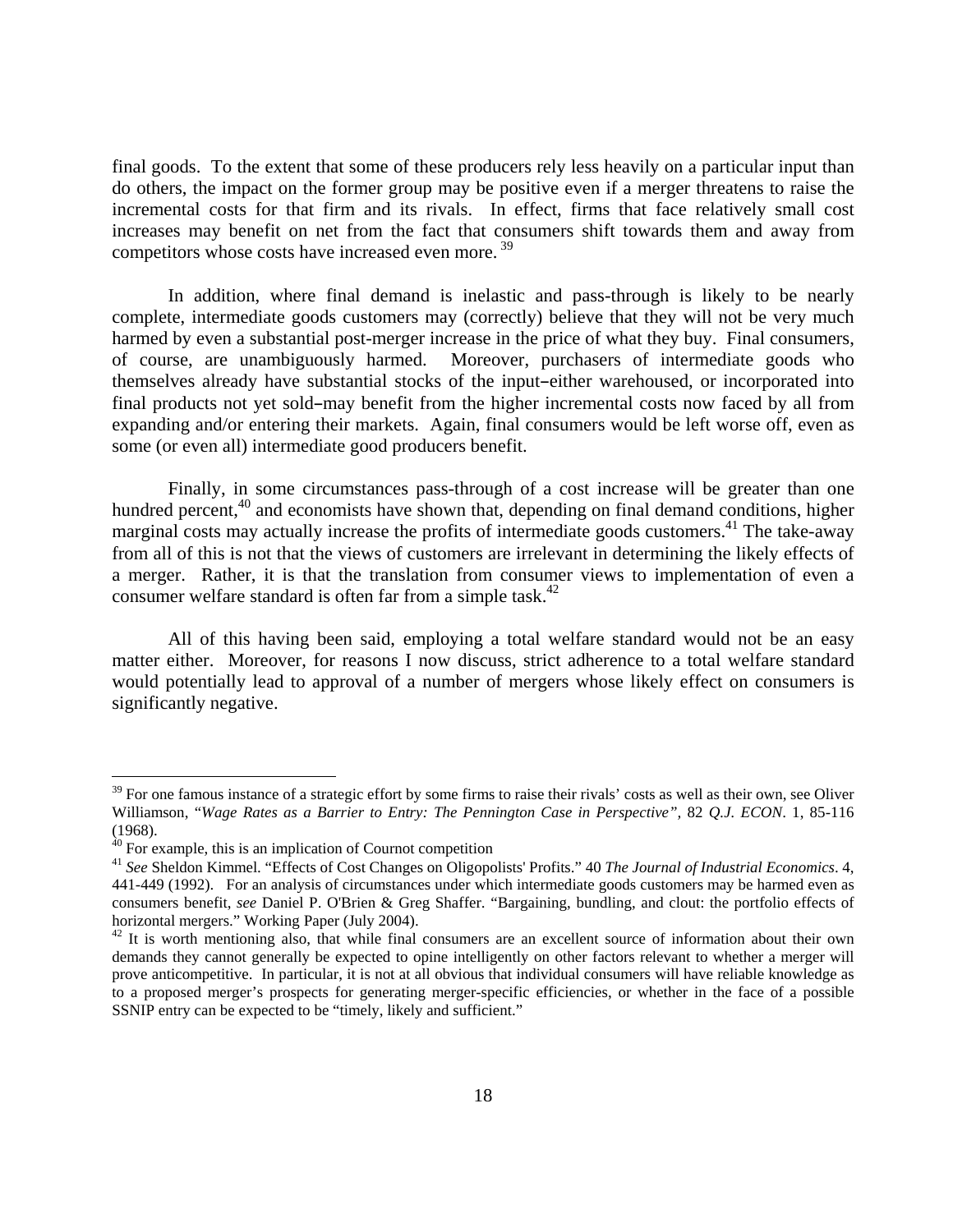# *Distributional Considerations*

 Distributional considerations raise at least two separate and distinct issues. The first is whether pure transfers among groups in society should be considered in merger policy. Again, the statute is silent on this issue.

 Even if we were to grant that wealth distribution considerations are an appropriate focus of antitrust policy, would this provide clear support for use of a consumer welfare standard? Are we confident of the presumption that consumers impacted adversely by a merger are less wealthy than owners of the firms that may be achieving cost savings in addition to the consumer surplus they are diverting? Surely not all mergers are likely to have this effect, and we should therefore consider the potentially enormous costs of calculating in any given case the net distributional effect from employing a consumer welfare standard.  $43$ 

 To see that anticompetitive mergers need not have an adverse distributional impact, consider a proposed merger of all Mercedes Benz repair shops in a relevant geographic market. Assume that entry into the market is strictly prohibited; perhaps because of zoning restrictions enacted to prevent noise or congestion, or perhaps explicitly to protect these firms from additional competition. Under this fact pattern, should the antitrust authorities challenge the merger if our best economic analysis concluded that, post-merger(s), the profit-maximizing price for repairing Mercedes Benz automobiles would rise by 25%? Typically, one would think, a challenge would be appropriate, and that authorities should not be required first to determine whether the "deadweight" loss from a merger-induced price increase would be offset by a socially beneficial wealth transfer from rich automobile owners towards service station owners.44

 Beyond the question of whether it is desirable in theory to take into account distributional effects,<sup>45</sup> it is not clear that one can at low cost confidently predict even the direction, much less the magnitude, of a merger's distributional consequences. The owners of publicly traded corporations proposing to merge in an effort to capture savings not fully passed on to consumers are quite often an ordinary cross section of Americans, and doubtless include the life savings of retirees, as well as

<sup>&</sup>lt;sup>43</sup> Insert appropriate quote from Superior Propane.

<sup>&</sup>lt;sup>44</sup> If station owners are generally poorer than their customers, should station owner cartels be permitted? Should they be *encouraged* to form?<br><sup>45</sup> Arnold Harberger, in a recent paper, offers a plea for economists to accept as part of their "conventional framework

for applied welfare economics," the postulate that "when evaluating the net benefits or costs of a given action (project, program, or policy), the costs and benefits accruing to each member of the relevant group (*e.g.,* a nation) should normally be added without regard to the individual(s) to whom they accrue." Arnold Harberger, "Three Basic Postulates for Applied Welfare Economics: An Interpretive Essay" pp. 785-797, *Journal of Economic Literature (2001).*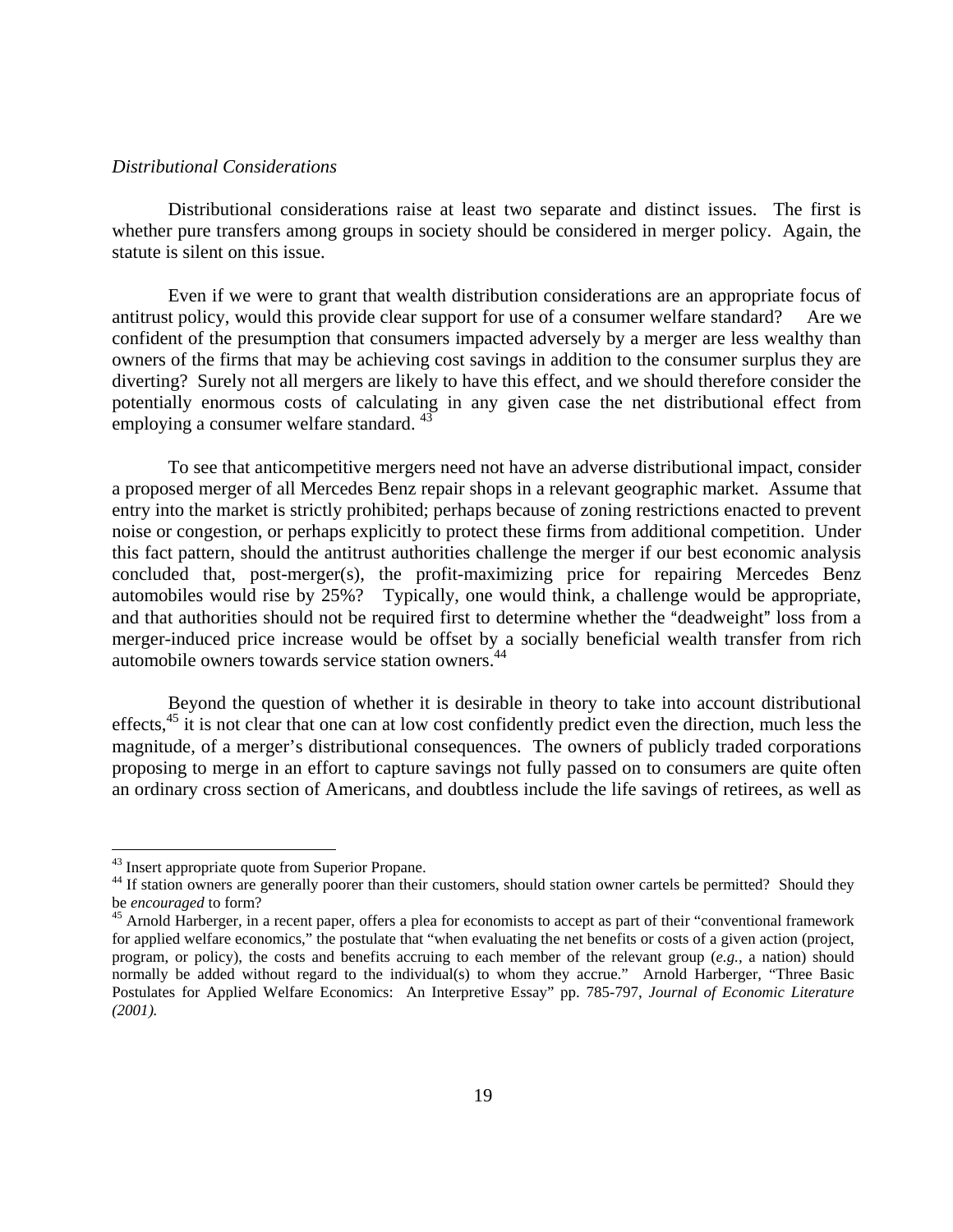the proverbial widows and orphans.<sup>46</sup> Moreover, it is far from clear that the consumers of the products sold by firms proposing to merge operations in markets where competitive concerns arise are disproportionately in the lower wealth brackets. Finally, determining with any degree of confidence the impact on particular consumer groups from mergers in intermediate goods markets is likely to be even more difficult.

While a policy requiring calculations of not only the likely price effects, but also the likely distributional consequences of mergers would doubtless contribute significantly to the wealth of economic consultants and experts, the benefits to society from incurring these costs seem highly questionable. And if we are not even sure what a standard's distributional consequences are, it seems hard to justify use of that standard on the basis of its (unknown) distributional consequences. It is hardly obvious that a decision on whether to block a merger ought to depend in any way on whether, for example, service station owners are, on average, wealthier than their customers (or viceversa). And even if it were costless to determine whether the consumers or the producers affected by a merger are wealthier, surely questions of wealth distribution are better handled through broadbased tax and subsidy programs, rather than via antitrust policy. $47$ 

 Finally, and importantly, a merger policy that contributes to the overall size and growth of the economy generates larger total wealth-and at least part of the proceeds can, if society wishes, be used by fiscal authorities to aid, through targeted taxation and spending programs, those deemed to be most needy, or otherwise most deserving.

# *Some Additional Considerations*

 $\overline{a}$ 

#### a. The Costs of Rent-Seeking Behavior

 Economists have long known that competition can at times be wasteful. That is to say, one really *can* have "too much of a good thing." What does it mean to say, as a matter of economics, that something is "excessive"? Conduct can sensibly be defined as excessive when it is being engaged in past the point at which, from the standpoint of society as a whole, the value it adds is greater than its cost.<sup>48</sup> Pollution is one commonly used example of where negative externalities may be imposed by manufacturers on residents who are not compensated for harms they suffer. In such cases, it is easy

<sup>&</sup>lt;sup>46</sup> In addition, producer surplus, when not "passed through" to consumers in the form of lower prices, may be shared to some extent with suppliers of the firm's inputs—including labor.

<sup>&</sup>lt;sup>47</sup> In any event, it seems very likely that the effect of even the most anticompetitive merger on the total wealth of individual consumers would be quite small. Raising by even 50% the price paid by the relatively poor for products impacted adversely by mergers-much less by only those mergers where shifting to a total welfare standard is likely to change the enforcement decision-seems unlikely to have a very great impact on their wealth.<br><sup>48</sup> The maintained assumption is that rational actors engage only in conduct whose benefits to them are expected to

exceed the costs to them.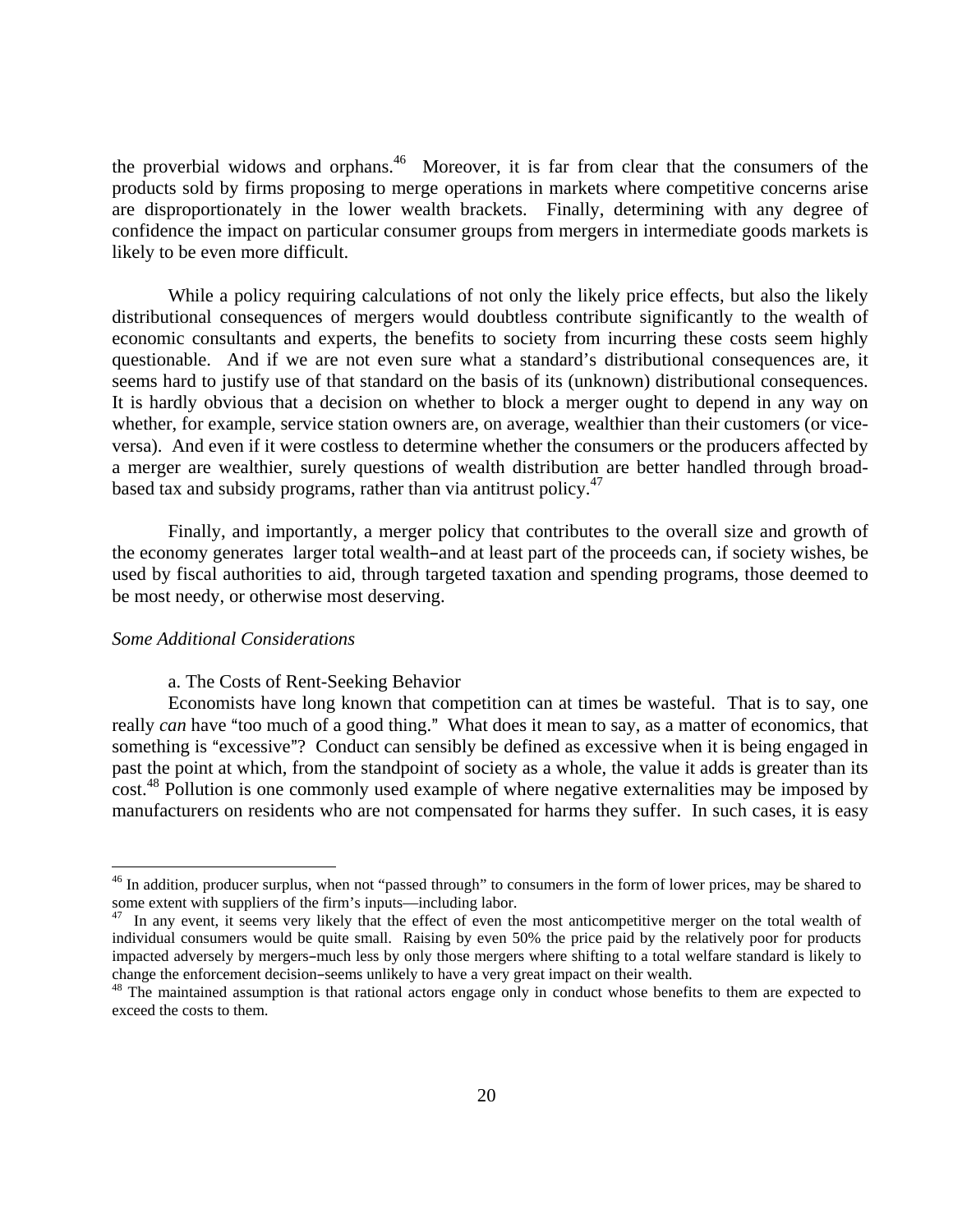to show that an activity-in this case, production by the manufacturers-may well proceed past the point at which its net value to the economy is positive.

Competition itself can in some cases create a negative externality-an uncompensated harm-that results in excessive entry or excessive product differentiation. The negative externality in these cases is felt not by consumers, but by incumbent producers. Nevertheless, it can result in entry and competition that, while beneficial to consumers in the market, is wasteful to the economy as a whole. $49$ 

 Consider for example a market in which incumbent firms are earning significant margins and positive margins will remain even following competitive entry. In such cases, potential entrants will find that the costs of entering will be partly covered by revenues on business that the entrant "steals" from incumbents. To the extent that business can be stolen without a substantial cut in price (or improvement in quality), the benefits to consumers may fall far short of the associated costs-in particular, the fixed costs of entry. $50$ 

 Part of what makes entry into a market profitable can be the margins that are shifted from incumbents to the entrant. From the standpoint of society as a whole, however, these are merely transfers from one firm to another. Nevertheless, the prospect of capturing these margins can in some instances make entry profitable, despite the fact that, from the standpoint of the economy as a hole, entry does not pass a cost-benefit test.<sup>51</sup> In addition to investments in entry, investments in product differentiation can, for similar "business stealing" reasons, be wasteful as well.<sup>52</sup>

1

<sup>&</sup>lt;sup>49</sup> Antitrust scholars, most notably Richard Posner, have argued that the drive to obtain market power can transform rents into costs. Posner, Richard,"The Social Costs of Monopoly and Regulation," 83 *J. Pol. Econ.* (1975). Whatever the power of this logic in general, the argument appears to have questionable applicability to mergers in particular. As Williamson summarizes after responding to this argument in some detail in his "Economies as an Antitrust Defense Revisited,"

<sup>&</sup>quot;Plausibility standards plainly vary. Those who are easily persuaded that managers enjoy extensive insularity [from stockholder control], that managers *fully* credentialize on the basis of low probability events, and that the marginal utility of money is fairly constant will conclude that exhaustive *ex ante* rent transformation occurs in the merger context, as required by Posner's theory. On the other hand, those who are skeptical of any of these assumptions will conclude that rent transformation will be incomplete. As for myself, I believe that the insularity assumption is the most doubtful. Absent this assumption, the entire argument collapses." [718]

 $50$  It is hard to imagine there being a serious competitive problem with a merger of two or more of the many high-price coffee shops located within walking distance of my office in downtown Washington, DC, and I admit to wondering whether some of the fixed costs incurred from all of this entry might not be wasteful from the standpoint of society as a whole.

<sup>51</sup> *See* Gregory N. Mankiw & Michael D. Whinston, "Free Entry and Social Inefficiency," 17 *RAND J. Econ*. 48, 55-57 (1986), which discusses various entry biases and examines the tendency toward excessive entry in homogeneous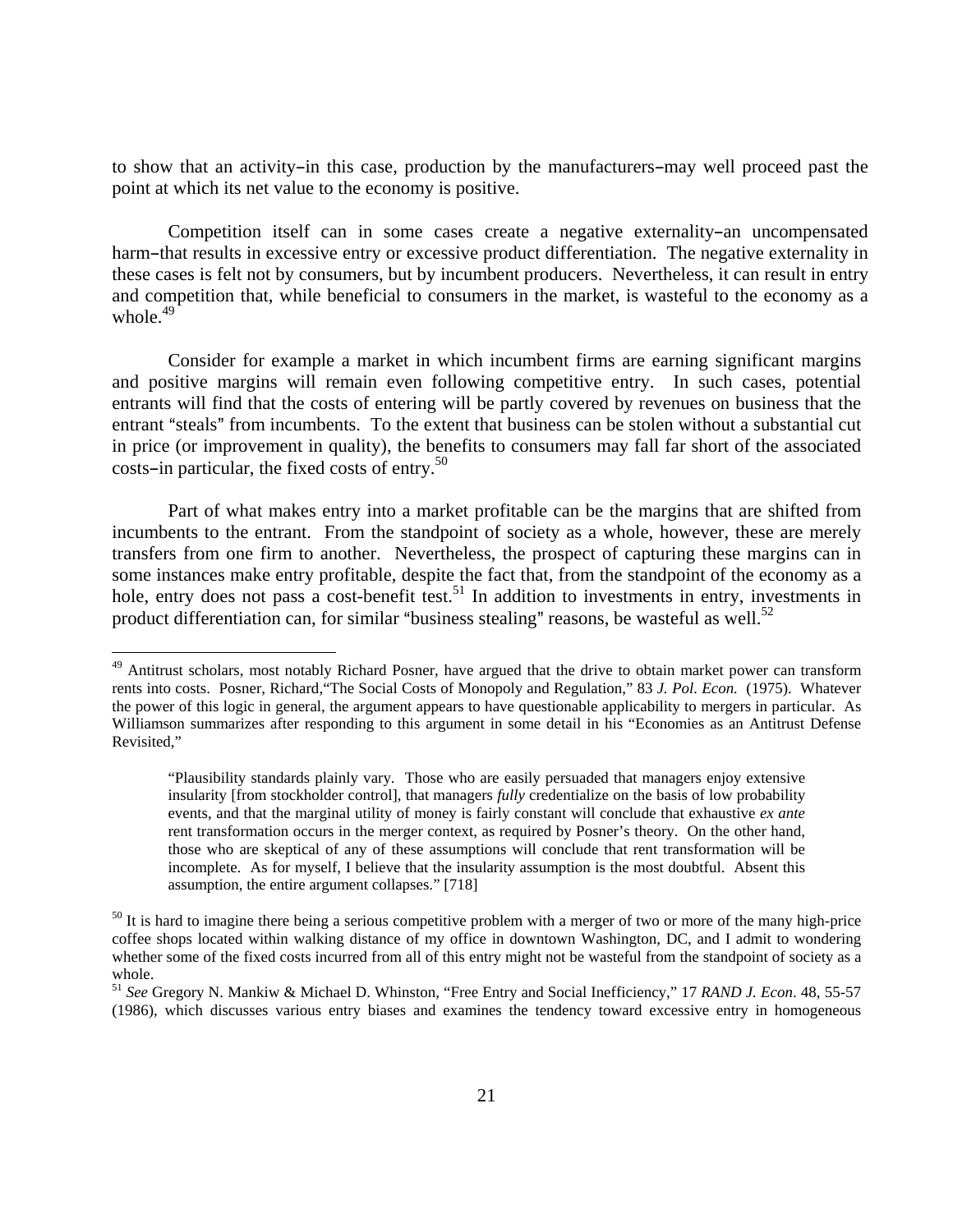These considerations suggest a theoretical case for actually prohibiting entry at times, though it is worth mentioning also that, in theory, markets can suffer equally from *insufficient* entry.<sup>53</sup> The antitrust laws are not employed to keep out competitive entry, nor would many propose that they be used for that purpose.<sup>54</sup> Consumers in markets where even "excess" entry occurs clearly benefit. The benefits include not only lower prices, but also the prospect for highly valued variety and better products, not to mention the incentive that the entry threat provides for incumbents to minimize costs and identify and satisfy consumer demands. Determining ex ante whether the costs of entry are likely to exceed its many potential benefits seems clearly too daunting a task to take on. $55$ 

Given how costly-and potentially harmful-it may be to implement a total welfare standard that takes these theoretical possibilities into account, one could argue that it would be best, all things considered, simply to stick with a consumer welfare standard. And yet, the difficulties of administering a total welfare standard do not seem so large, or so "welfare-standard-specific" that they offset the strong case for using what is otherwise a far more desirable welfare criterion. Determining whether a merger is likely to raise total welfare requires an estimate of a) the merger's effect on allocative efficiency via the ability of firms profitably to raise price (or otherwise harm consumers of their products) and b) the cost savings, if any, that are specific to the merger. In

52 *See* Michael Spence. "Product Differentiation and Welfare," 66 *American Economy Review*, 407-414 (1976b). *See also* Steven C. Salop & Jeffrey M. Perloff. "Firm-Specific Information, Product Differentiation, and Industry Equilibrium." 38 *Oxford Economic Papers*, New Series. Supplement: Strategic Behaviour and Industrial Competition, 184-202 (1986), and Dixit & Stiglitz, ibid.

product markets. *See also* Michael Spence. "Product Selection, Fixed Costs, and Monopolistic Competition," 43 *Review of Economic Studies*, 217-236 (1976a) *and* A.K. Dixit & J.E. Stiglitz. "Monopolistic Competition and Optimal Product Diversity," 67 *American Economic Review*, 297-308 (1977) which discuss the possibility of free entry resulting in too little entry relative to the social optimum in a monopolistically competitive market. Finally, *see* Chiang-Tai Hsieh & Enrico Moretti. "Can Free Entry Be Inefficient? Fixed Commissions and Social Waste in the Real Estate Industry," 111 Journal of Political Economy. 5, 1076-1122 (2003) which attempts empirically to estimate the cost of excess entry into the Real Estate Industry.

<sup>53</sup> *See*, for example, Chaim Fershtman and Ariel Pakes, "A Dynamic Oligopoly with Collusion and Price Wars." 31 *RAND J. Econ*. 2, 207-236 (2000). There, the authors show that where fixed costs are significant, marginal costs are low, and post-entry pricing is Bertrand, total welfare can be enhanced by permitting post-entry collusion. In certain circumstances total welfare can be enhanced also by having the government subsidize entry or limit the freedom of an incumbent to respond to an entrant's lower prices. See, for example, Aaron S. Edlin and Joseph Farrell, "The American Airlines Case: A Chance to Clarify Predation Policy" *UC Berkeley Competition Policy Center Working Paper No. CPC02-33* (November 2002). 54 The argument that entry should be prohibited on grounds that its costs exceed its benefits has, however, been

employed in regulatory proceedings-typically by incumbents claiming to be natural monopolies. *See*, for example, Paul W. MacAvoy, Daniel F. Spulber and Bruce E. Stangle. "Is Competitive Entry Free? Bypass and Partial Deregulation in Natural Gas Markets." 6 Yale Journal on Regulation, 209-248 (1989).

<sup>&</sup>lt;sup>55</sup> Numerous economic studies have documented the substantial costs of having regulators determine when entry ought to be permitted [CITES].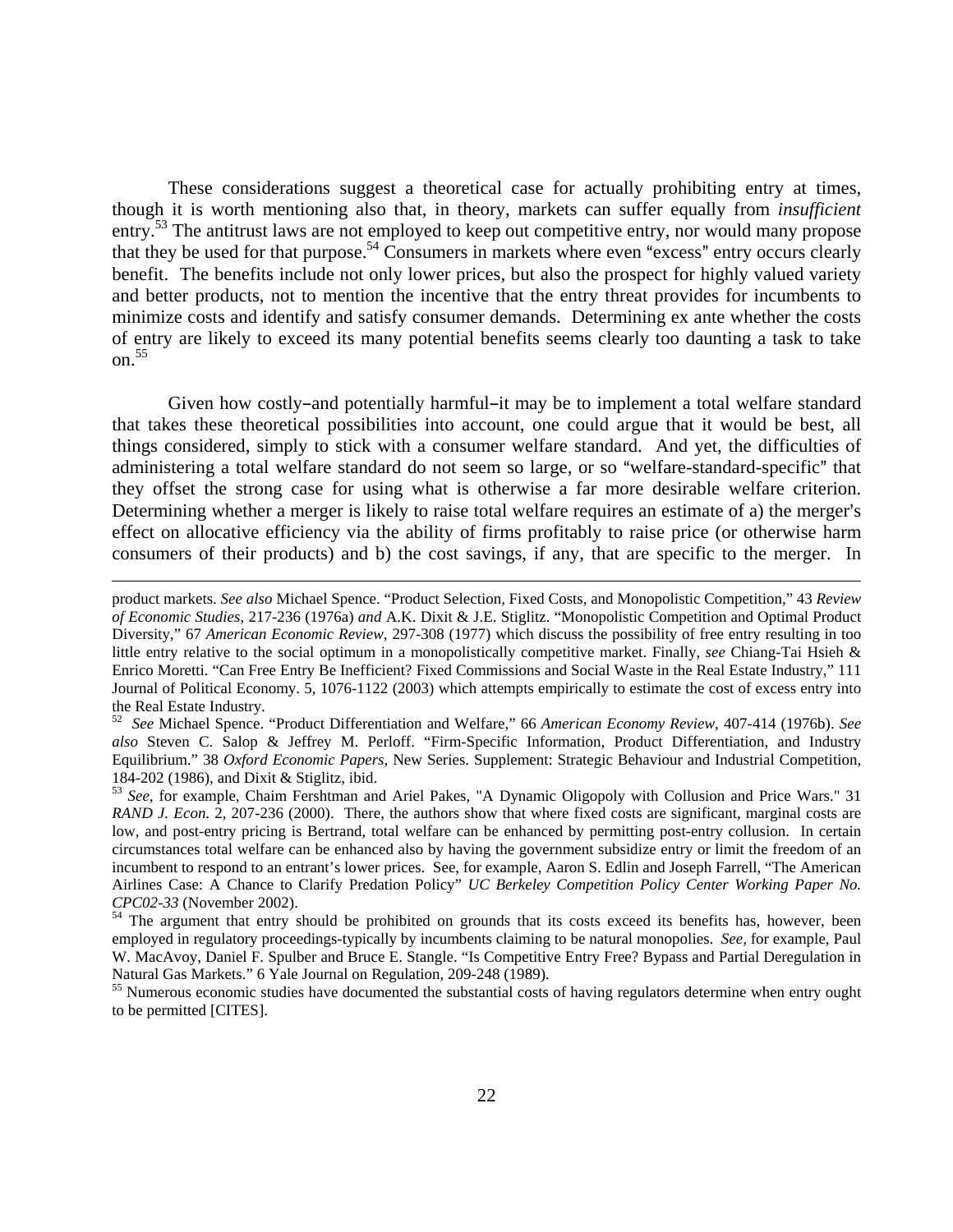principle, the analyst needs to evaluate these two effects and calculate their net welfare effect under either a consumer, or a total welfare standard.<sup>56</sup>

### b. Transparency

One might agree with the policy proposal put forward in this paper--that competition authorities should be employing a total welfare standard-yet also feel that if a change is to be made, it would be best that it not be made very publicly or transparently. A formal policy change of this type could well generate considerable flak and controversy. Might it be best, all things considered, to implement it through the use of prosecutorial discretion not to bring wrong or difficult cases?

 Apart from objections in principle to the idea that open debate should be discouraged because the public would simply not support such a change, there are a number of practical adverse consequences from being less than candid about the standard that the competition agencies will apply. For one thing, if parties do not know that certain types of efficiencies are going to be credited by the authorities, they are far less likely to present the types of evidence and analysis required for those efficiencies to be credited. For another, in some circumstances the government may elect to file a case and the defendants will present to the court an efficiency justification that would in theory be credited under a total welfare standard, but which would not be credited under a consumer welfare standard. If total welfare is not the standard officially employed by antitrust officials, one can expect government prosecutors and their experts to argue strenuously that benefits unlikely to be fully passed through to consumers in the relevant markets of concern "do not count." This would be, in my view, unfortunate, and may help lead a court to rule in favor of the plaintiff wrongly, or at least for the wrong reasons. It may also complicate the ability of authorities to implicitly credit savings in producer surplus and appropriately to exercise prosecutorial discretion in the future.

# *Conclusions*

 $\overline{a}$ 

 More and more antitrust practitioners, both here and abroad, have expressed an interest in incorporating into merger analysis the effects of merger-generated efficiencies. The analysis in this article argues that if we are going to do it<sup>57</sup>, we might as well do it right, and that use of a total

<sup>56</sup> As discussed in Ken Heyer. "A World of Uncertainty: Economics and the Globalization of Antitrust." (2005), an optimal policy under conditions of uncertainty would take into account the costs of both Type I and Type II errors. Decisions would be made based on the expected value of a merger's effect on welfare, not simply a point estimate.

<sup>&</sup>lt;sup>57</sup> Some serious antitrust scholars, including Richard Posner and Robert Bork, have concluded that explicit case-by-case consideration of merger-specific efficiencies, and by implication the use of an "efficiencies defense," is simply too